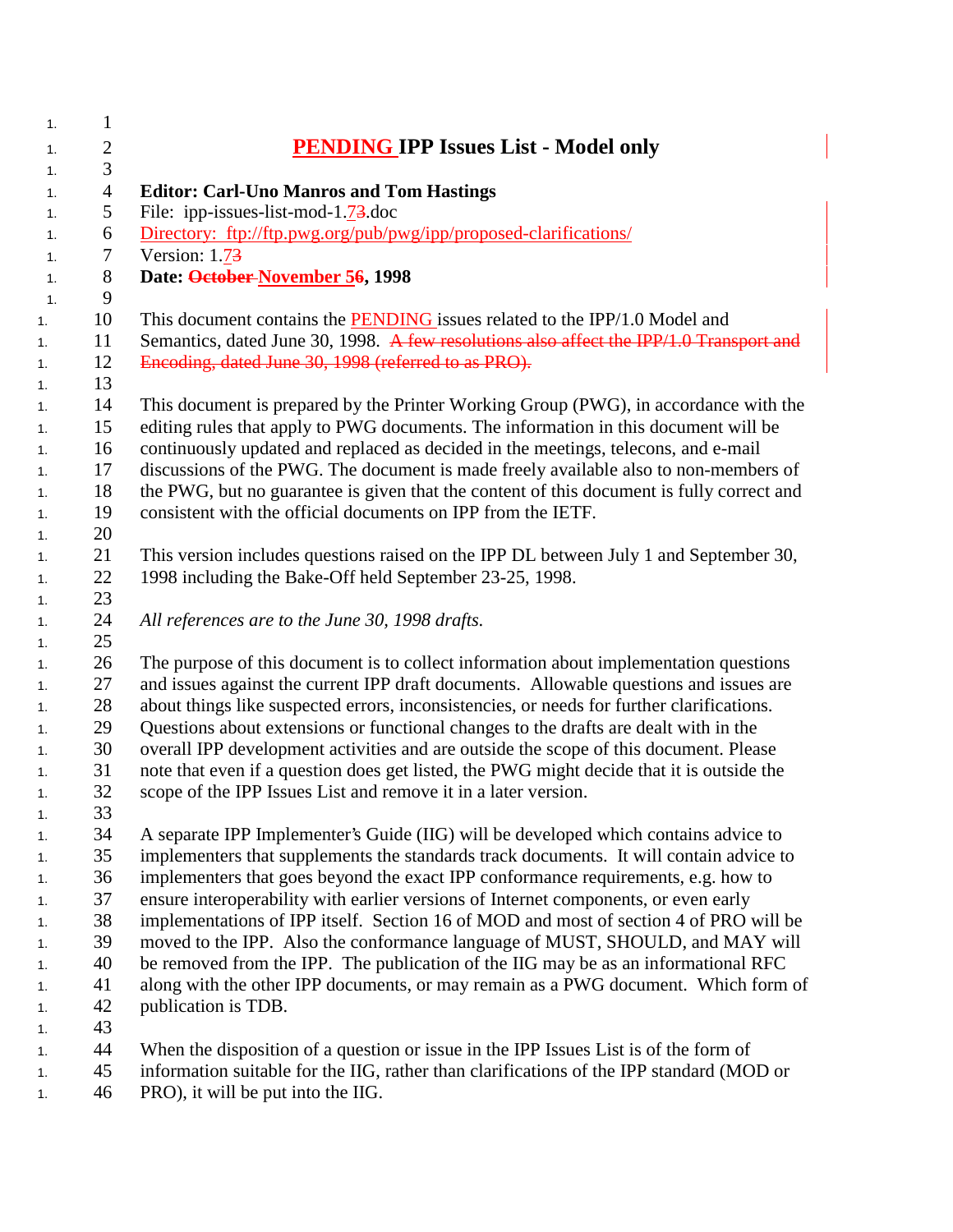| $\mathbf{1}$ . | 47 |                                                                                           |
|----------------|----|-------------------------------------------------------------------------------------------|
| $\mathbf{1}$ . | 48 | Each new Question on the IPP DL has been listed in a separate table. Added in the table   |
| 1.             | 49 | is also one section called Discussion, which reflects comments back from other IPP DL     |
| 1.             | 50 | participants. When the PWG has come up with an agreed Answer to the Question, it is       |
| 1.             | 51 | reflected in the Answer section of the table. Before an issue is completely resolved, the |
| 1.             | 52 | exact text for the MOD, PRO, or IIG will be included in the Answer section for review     |
| 1.             | 53 | and approval, including which document(s) will be changed.                                |
| 1.             | 54 |                                                                                           |
| 1.             | 55 | When an issue is approved, it is copied to a new document called:                         |
| 1.             | 56 |                                                                                           |
| $\mathbf{1}$ . | 57 | <b>AGREED Resolutions to the IPP Issues List - Model only</b>                             |
| $\mathbf{1}$ . | 58 |                                                                                           |
| 1.             | 59 | which is available at:                                                                    |
| 1.             | 60 |                                                                                           |
| $\mathbf{1}$ . | 61 | ftp://ftp.pwg.org/pub/pwg/ipp/approved-clarifications/ipp-agreed-fixes-yymmdd.*           |
| 1.             | 62 |                                                                                           |
| 1.             | 63 | where yymmdd is the year month day of the file.                                           |
| 1.             | 64 |                                                                                           |
| 1.             | 65 | <b>TABLE OF CONTENTS</b>                                                                  |
| 1.             | 66 |                                                                                           |
| 1.             | 67 | $\mathbf{1}$                                                                              |
| 1.             | 68 |                                                                                           |
| 1.             | 69 | $\overline{2}$                                                                            |
| 1.             | 70 | 1.19 REVISITED - What error to return when an unsupported charset is requested.           |
| 1.             | 71 | 1.28 What MUST an IPP object do if Create-Job never gets an Add-Document or               |
| $\mathbf{1}$ . | 72 |                                                                                           |
| $\mathbf{1}$ . | 73 |                                                                                           |
| 1.             | 74 |                                                                                           |
| 1.             | 75 | 1.46 NLO 2 of 4: Clarification that Natural Language Override MAY be used                 |
| 1.             | 76 |                                                                                           |
| 1.             | 77 |                                                                                           |
| $\mathbf{1}$ . | 78 | 1.48 NLO 4 of 4: Vote to always use the Natural Language Overrid e mechanism  17          |
| 1.             | 79 |                                                                                           |
| 1.             | 80 |                                                                                           |
| 1.             | 81 |                                                                                           |
| 1.             | 82 |                                                                                           |
| 1.             | 83 | 1.53 Should we make document-format-supported REQUIRED for directories?<br>20             |
| 1.             | 84 | 21<br>1.54 Can't put one staple through multiple documents that start on new sheets       |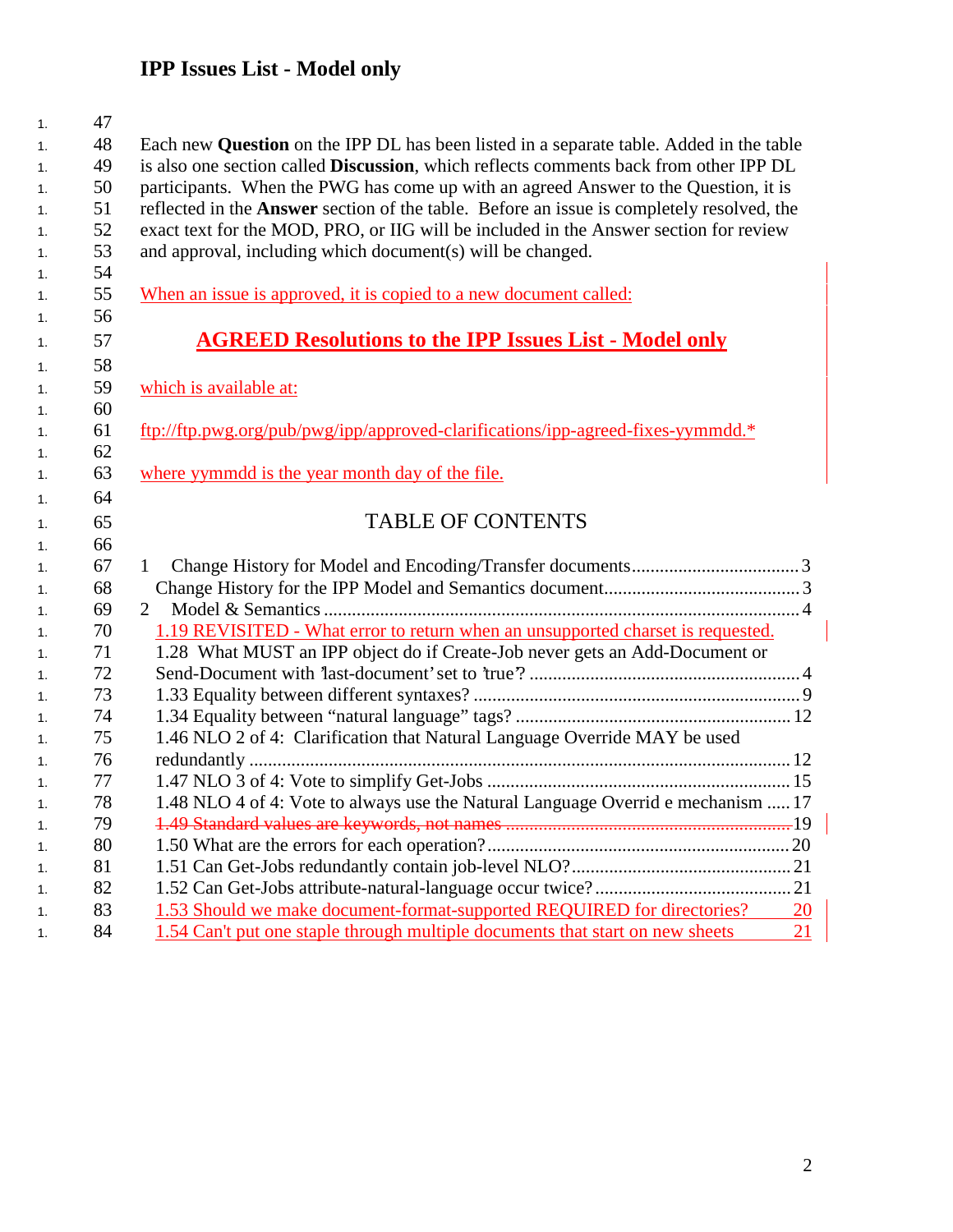1. 85

#### 1. 86 **1 Change History for Model and Encoding/Transfer documents**

1. 87 We agreed that the Model and Semantics (MOD) and the Encoding/Transfer documents

- 1. 88 (PRO) should have a change history that lists the substantive changes from the June 30
- 1. 89 document. It should also contain major clarifications, but not list every minor
- 1. 90 clarification. This section contains copies of those change histories.

#### 1. 91 **Change History for the IPP Model and Semantics document**

- 1. 92 The following substantive changes and major clarifications have been made to this
- 1. 93 document from the June 30, 1998 version based on the interoperability testing that took
- 1. 94 place September 23-25 1998. These changes are the ones that might affect
- 1. 95 implementations. Clarifications that are unlikely to affect implementations are not listed.
- 1. 96 The issue numbers refer to the IPP Issues List.
- 1. 97

| Section | Description                                                                                                                                                                                                                                                                                                                                                                                                      |
|---------|------------------------------------------------------------------------------------------------------------------------------------------------------------------------------------------------------------------------------------------------------------------------------------------------------------------------------------------------------------------------------------------------------------------|
| 3.1.4.1 | Clarified Section 3.1.4.1 Request Operation Attributes that a client MAY<br>use the attribute level natural language override (text/nameWithLanguage)<br>redundantly in a request. (Issue 1.46)                                                                                                                                                                                                                  |
| 3.1.4.2 | Clarified Section 3.1.4.2 Response Operation Attributes that an IPP object<br>MAY use the attribute level natural language override<br>(text/nameWithLanguage) redundantly in a response. (Issue 1.46)                                                                                                                                                                                                           |
| 3.2.6.2 | Deleted the job-level natural language override from Section 3.2.6.2 Get-<br>Jobs Response. (Issue 1.47)                                                                                                                                                                                                                                                                                                         |
| 3.3.1   | Clarified that an IPP Printer that supports the Create-Job operation MUST<br>handle the situation when a client does not supply Send-Document or<br>Send-URI operations within a one- to four-minute time period. Also<br>clarified that a client MUST send documents in a multi-document job<br>without undue or unbounded delay. (Issue 1.28)                                                                  |
| 4.1.2.3 | Added that nameWithoutLanguage plus the implicit natural language<br>matches nameWithLanguage, if the values and natural languages are the<br>same. Also added that keyword never matches name With Language or<br>nameWithoutLanguage. Clarified that if both have countries, that the<br>countries SHOULD match as well. If either do not, then the country field<br>SHOULD be ignored. (Issues 1.33 and 1.34) |
| $4.2.*$ | Added brief descriptions of each status code to each operation description.<br>(Issue 1.50)                                                                                                                                                                                                                                                                                                                      |
| 4.2.4   | Added the single-document-new-sheet' value to Section 4.2.4 multiple-<br>document-handling. (Issue 1.54)                                                                                                                                                                                                                                                                                                         |
| 4.4.28  | Clarified that the "multiple-operation-time-out" SHOULD be between 30<br>and 240 seconds, though the administrator can set values outside this                                                                                                                                                                                                                                                                   |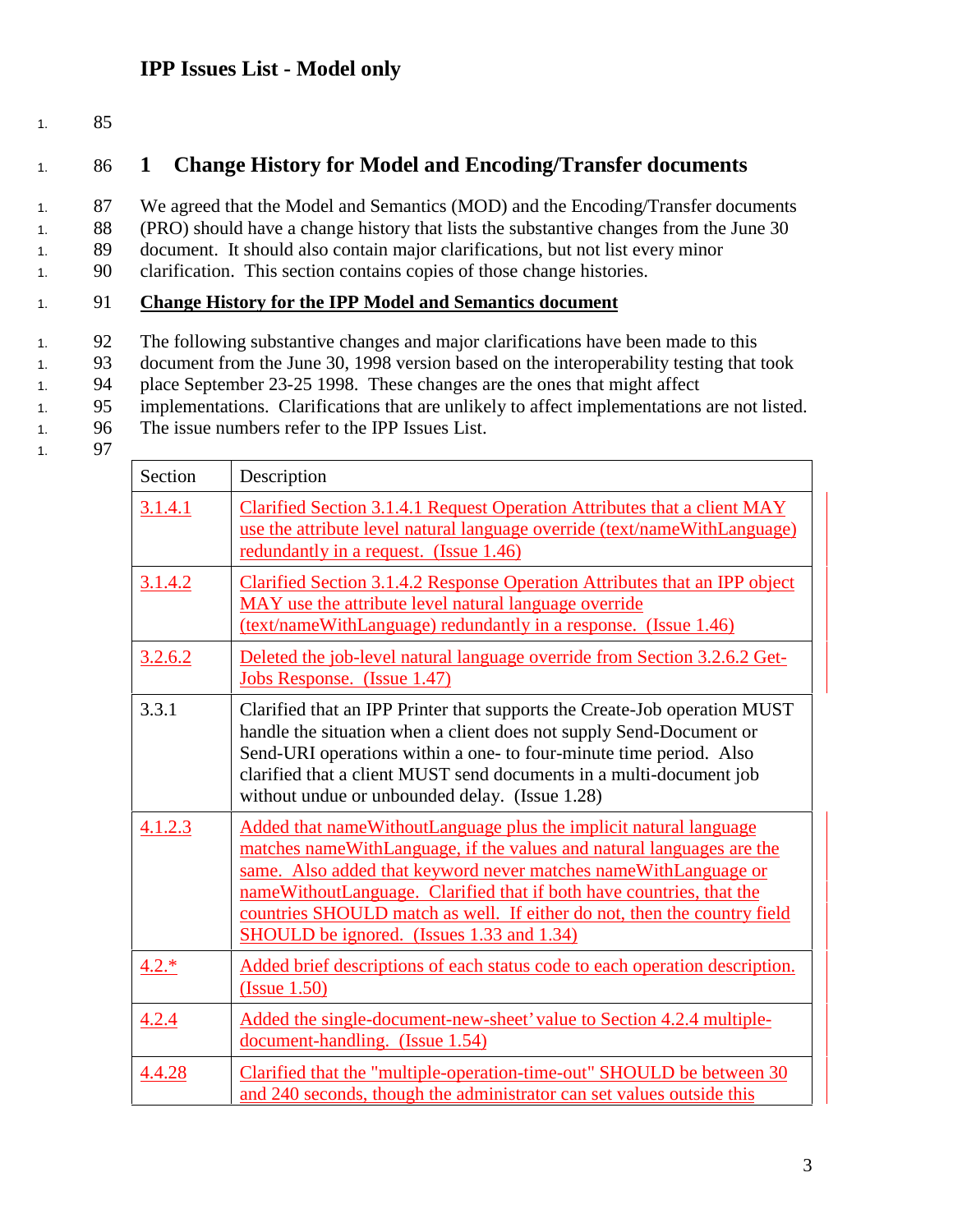|           | range. (Issue $1.28$ )                                                                                                                                                                                                                        |
|-----------|-----------------------------------------------------------------------------------------------------------------------------------------------------------------------------------------------------------------------------------------------|
| 5.1       | Clarified Client Conformance that if a client supports an attribute of 'text'<br>or 'name' attribute syntax, that it MUST support both the<br>nameWithoutLanguage and the nameWithLanguage forms. (Issue 1.48)                                |
| 14.1.4.14 | Clarified that the 'client-error-charset-not-supported' SHOULD take<br>precedence over all other errors, unless the request syntax is so bad, that<br>the client's requested charset cannot be determined. (Issue 1.19)<br><b>REVISITED</b> ) |
| 17        | Changed "document-format-supported" to REQUIRED for directory<br>schema, to agree with Printer object. (Issue 1.53)                                                                                                                           |

#### 1. 98

### 1. 99 **2 Model & Semantics**

### 1. 100

| <b>Question</b>             | 1.19 REVISITED - What error to return when an unsupported<br>charset is requested.<br>What is the precedence between the 'client-error-bad-syntax' and 'client-<br>error-charset-not-supported? What if both errors actually occur in a<br><u>request?</u>                                                                                                                                                                                                                                                                                                                       |
|-----------------------------|----------------------------------------------------------------------------------------------------------------------------------------------------------------------------------------------------------------------------------------------------------------------------------------------------------------------------------------------------------------------------------------------------------------------------------------------------------------------------------------------------------------------------------------------------------------------------------|
|                             | <b>Carl Kugler</b>                                                                                                                                                                                                                                                                                                                                                                                                                                                                                                                                                               |
| <b>Discussion</b>           | This is important for the SLP Printer template discussion and review, so<br>that it is mandatory for directory entries. Also which document formats<br>that a printer supports is pretty important to a user in order to select a<br>printer.                                                                                                                                                                                                                                                                                                                                    |
| <b>Answer</b><br>11/08/1998 | Add the following sentences to section 14.1.4.14 'client-error-charset-not-<br>spported:<br>This error SHOULD take precedence over any other error, so that<br>the client will know that the returned charset is not the one<br>requested. Therefore, the IPP object SHOULD endeavor to<br>determine the "attribute-charset" operation attribute in the request.<br>Of course, if the syntax of the request is so bad that the IPP object<br>cannot find the "attributes-charset", then the IPP object has no<br>choice but to return the 'client-error-bad-syntax' status code. |

| 102 |
|-----|
|     |
|     |
|     |

| <b>Question</b> | 1.28 What MUST an IPP object do if Create-Job never gets an Add-<br>Document or Send-Document with 'last-document' set to 'true'?                                         |
|-----------------|---------------------------------------------------------------------------------------------------------------------------------------------------------------------------|
|                 | Should the IPP object close the job after some period of time and:<br>1. move the job to the 'aborted' state with the 'aborted-by-system' job-<br>state-reasons value set |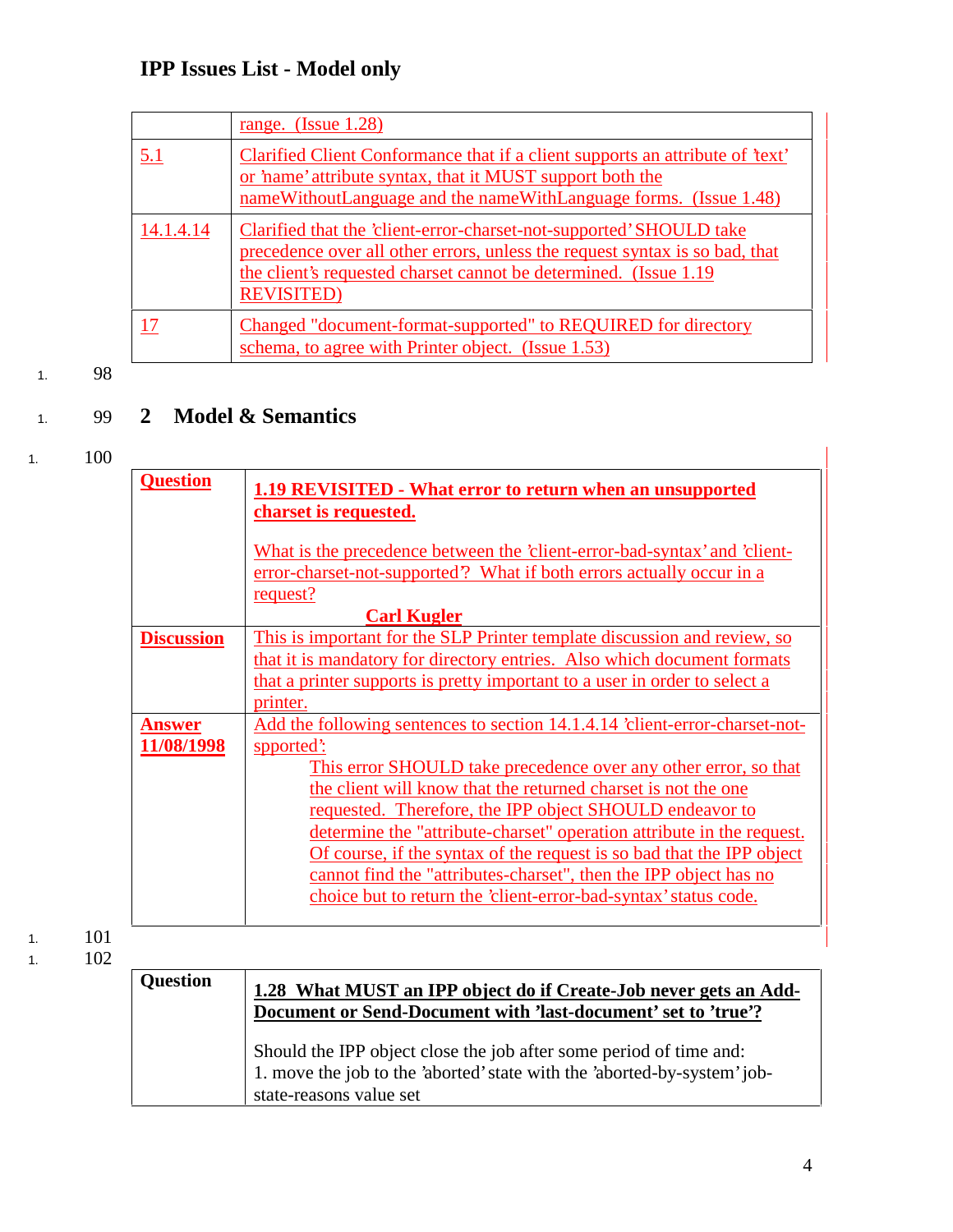|                   | 2. move the job to the 'pending-held' state (with some new job-state-                                                                                                                                                                                                                                                                                                                                                                                                                                                                                                                                                                                                                                                                                                                                                                       |
|-------------------|---------------------------------------------------------------------------------------------------------------------------------------------------------------------------------------------------------------------------------------------------------------------------------------------------------------------------------------------------------------------------------------------------------------------------------------------------------------------------------------------------------------------------------------------------------------------------------------------------------------------------------------------------------------------------------------------------------------------------------------------------------------------------------------------------------------------------------------------|
|                   | reason indicating an incomplete job, or<br>3. move the job to the 'pending' state and print the job?                                                                                                                                                                                                                                                                                                                                                                                                                                                                                                                                                                                                                                                                                                                                        |
|                   | What if the job never had any Add-Document or Send-Document                                                                                                                                                                                                                                                                                                                                                                                                                                                                                                                                                                                                                                                                                                                                                                                 |
|                   | operations, so that the job has no documents?<br><b>IPP Bake Off</b>                                                                                                                                                                                                                                                                                                                                                                                                                                                                                                                                                                                                                                                                                                                                                                        |
| <b>Discussion</b> | The IPP object should close the job after some period of time and:<br>1. For spooling applications - move the job to the 'aborted' state with the<br>'aborted-by-system' job-state-reasons value set.<br>2. For non-spooling applications - move the job to the 'pending-held' state<br>with a job-state-reason of "incomplete-job" and an administratively set<br>time-out (probably somewhere between 30sec and 4 min.).<br>3. As a fallback - move the job to the 'pending' state and print the job? (A<br>form of natural aging)                                                                                                                                                                                                                                                                                                        |
|                   | These notions should be described in the IIG. This basically addresses<br>system latencies that may occur during the process of performing a create<br>job based job submission. In general, the Create-Job form of submission is<br>intended to flow as a rapid sequence of operations without large<br>discontinuities in time between related operations. We should note the<br>caution that we are defining a tuning attribute, here, and thereby may<br>effect overall system performance. The notion here is that it is not our<br>intent for the sever to keep partially constructed job submissions on hold<br>for long periods of time. We couldn't actual agree on a figure but we<br>expect it to be somewhere between 30 sec to 4 mins. The real number<br>should be determined empirically and information updated in the IIG. |
|                   | The editor found the following discussion in Section 3.3.1 Send-<br>Document Operation, including a reference to thea "multiple-operation-<br>time out" Printer attribute which has not been is defined in Section 4.4.28<br>of the June Model spec:                                                                                                                                                                                                                                                                                                                                                                                                                                                                                                                                                                                        |
|                   | Since the Create-Job and the send operations (Send-Document or<br>Send-URI operations) that follow can occur over arbitrarily long<br>periods of time, each Printer object must decide how long to "wait"<br>for the next send operation. The Printer object OPTIONALLY<br>supports the "multiple-operation-timeout" attribute. This attribute<br>indicates the maximum number of seconds the Printer object will<br>wait for the next send operation. If the Printer object times-out<br>waiting for the next send operation, the Printer object MAY decide<br>on any of the following semantic actions:                                                                                                                                                                                                                                   |
|                   | 1. Assume that the Job is an invalid job, start the process of<br>changing the job state to 'aborted', and clean up all resources<br>associated with the Job. In this case, if another send operation is                                                                                                                                                                                                                                                                                                                                                                                                                                                                                                                                                                                                                                    |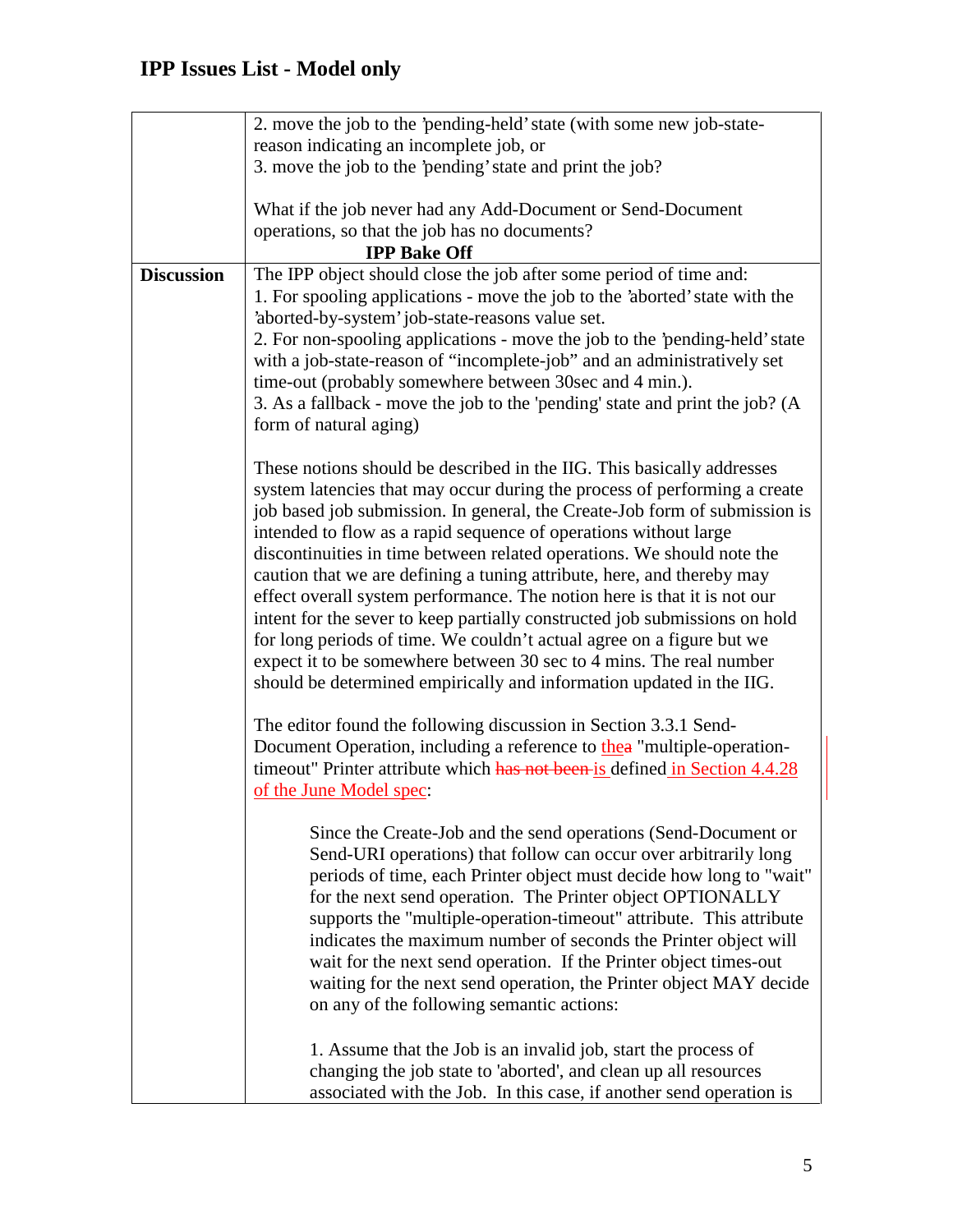| finally received, the Printer responds with an "client-error-not-<br>possible" or "client-error-not-found" depending on whether or not<br>the Job object is still around when it finally arrives.                                                                                                                                                                                |
|----------------------------------------------------------------------------------------------------------------------------------------------------------------------------------------------------------------------------------------------------------------------------------------------------------------------------------------------------------------------------------|
| 2. Assume that the last send operation received was in fact the last<br>document (as if the "last-document" flag had been set to 'true'),<br>close the Job object, and proceed to process it (i.e., move the Job's<br>state to 'pending').                                                                                                                                       |
| 3. Assume that the last send operation received was in fact the last<br>document, close the Job, but move it to the 'pending-held' to allow<br>an operator to determine whether or not to continue processing the<br>Job by moving it back to the 'pending' state.                                                                                                               |
| Each implementation is free to decide the "best" action to take<br>depending on local policy, the value of "ipp-attribute-fidelity",<br>and/or any other piece of information available to it. If the choice<br>is to abort the Job object, it is possible that the Job object may<br>already have been processed to the point that some media sheet<br>pages have been printed. |
| From the October 14 telecon minutes:                                                                                                                                                                                                                                                                                                                                             |
| We discussed that we had forgotten that the June Model and Semantics<br>document contains a "multiple-operations-time-out" Printer Description<br>(see section 4.4.28) that allows the IPP Printer to indicate the length of<br>time before it closes down multi-document jobs that haven't had another<br>operation performed on them.                                          |
| We agreed to the following:                                                                                                                                                                                                                                                                                                                                                      |
| 1. Clarify that "multiple-operations-time-out" is a "minimum", not a<br>promise to close the job after exactly that much time.                                                                                                                                                                                                                                                   |
| 2. We reconfirmed that it is a requirement of the IPP Printer to clean up<br>such jobs, not the client.                                                                                                                                                                                                                                                                          |
| 3. The "multiple-operations-time-out" attribute is an OPTIONAL<br>attribute, but that an IPP Printer MUST support the "multiple- operations-<br>time-out" Printer Description attribute if it supports the Create-Job and<br>Send-Document operations, <i>i.e.</i> , if it supports multi-document jobs.                                                                         |
| 4. The system administrator can set the "multiple-operations-time-out"<br>attribute to any value. He/she is not restricted to a one to four minute<br>value. Instead, the one to four minute value will be the<br>RECOMMENDED default value for this attribute.                                                                                                                  |
| <b>ACTION ITEM (Tom):</b> Update the proposed text for Issue 1.28 for                                                                                                                                                                                                                                                                                                            |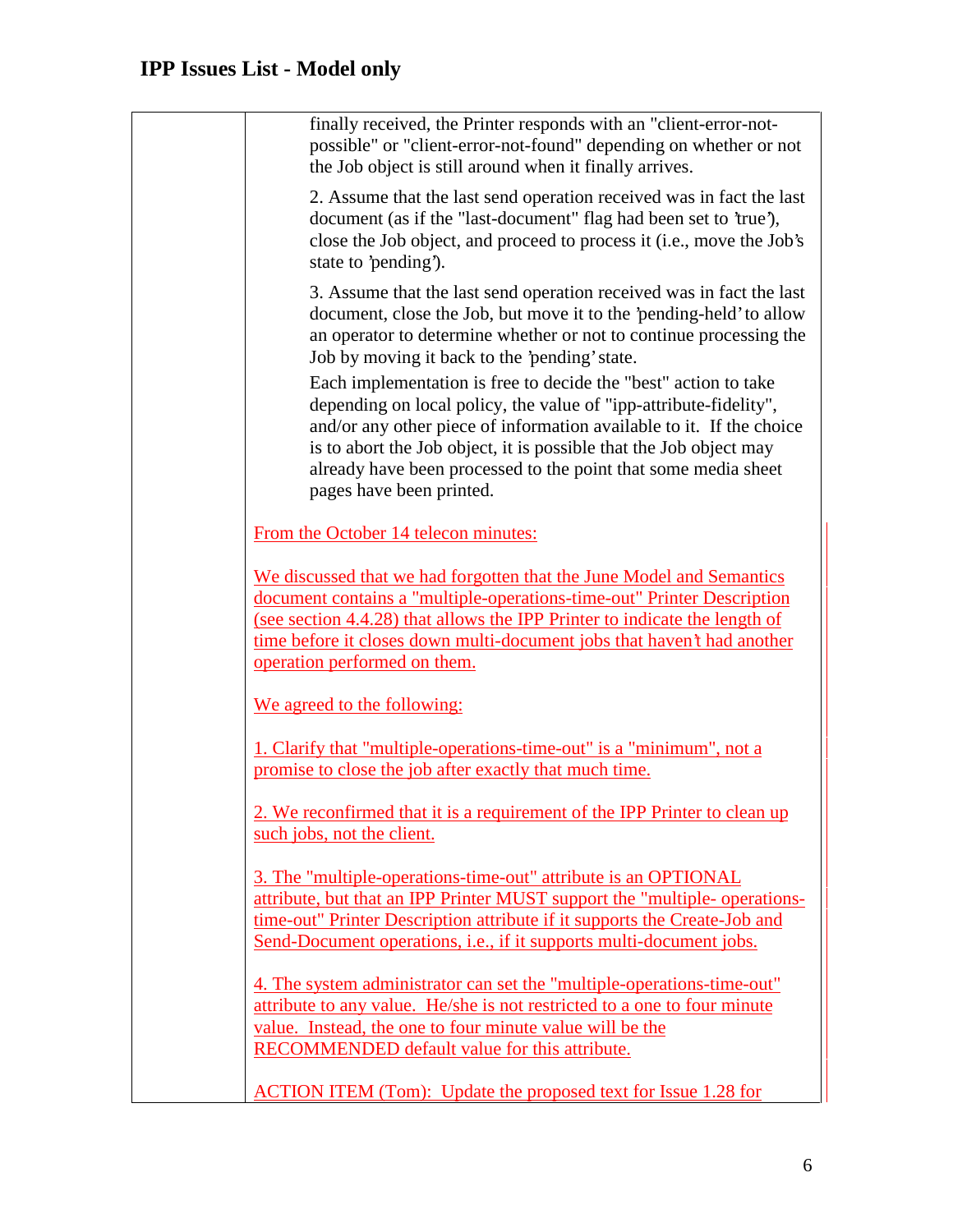|             | another two week review.                                                                                                           |
|-------------|------------------------------------------------------------------------------------------------------------------------------------|
| Answer      | Replace the last two paragraphs and three actions in MOD 3.3.1 (see                                                                |
| 9/3011/2/19 | Discussion above for the current text) with:                                                                                       |
| 98          | Since the Create-Job and the send operations (Send-Document or                                                                     |
|             | Send-URI operations) that follow eancould occur over an                                                                            |
|             | arbitrarily long periods of time for a particular job, a client MUST                                                               |
|             | send another send operation within an IPP Printer defined                                                                          |
|             | minimum time interval after the receipt of the previous request for                                                                |
|             | the job. If a Printer object supports multiple document jobs, $\pm$ the                                                            |
|             | Printer object <b>OPTIONALLY MUST</b> supports the "multiple-                                                                      |
|             | operation-time-out" attribute (see section 4.4.28). This attribute                                                                 |
|             | indicates the <b>maximum</b> minimum number of seconds the Printer                                                                 |
|             | object will wait for the next send operation before taking some                                                                    |
|             | recovery action.                                                                                                                   |
|             | An IPP object MUST recover from an errant client that does not                                                                     |
|             | supply a send operation with a "last-document" set to 'true'.<br>sometime after the minimum time interval specified by the Printer |
|             | object's "multiple-operation-time-out" attribute. , each Printer                                                                   |
|             | object must decide how long to "wait" for the next send operation.                                                                 |
|             | If the Printer object times-out waiting for the next send operation,                                                               |
|             | the Printer object MAY decide on any of the following                                                                              |
|             | semantieSuch recovery MAY include any of the following                                                                             |
|             | recovery actions:                                                                                                                  |
|             | 1. Assume that the Job is an invalid job, start the process of                                                                     |
|             | changing the job state to 'aborted', add the 'aborted-by-                                                                          |
|             | system' value to the job's "job-state-reasons" attribute (see                                                                      |
|             | section 4.3.8), if supported, and clean up all resources                                                                           |
|             | associated with the Job. In this case, if another send                                                                             |
|             | operation is finally received, the Printer responds with an                                                                        |
|             | "client-error-not-possible" or "client-error-not-found"                                                                            |
|             | depending on whether or not the Job object is still around                                                                         |
|             | when ithe send operation finally arrives.                                                                                          |
|             | 2. Assume that the last send operation received was in fact                                                                        |
|             | the last document (as if the "last-document" flag had been                                                                         |
|             | set to 'true'), close the Job object, and proceed to process it                                                                    |
|             | (i.e., move the Job's state to 'pending').                                                                                         |
|             | 3. Assume that the last send operation received was in fact                                                                        |
|             | the last document, close the Job, but move it to the                                                                               |
|             | 'pending-held' and add the 'submission-interrupted' value to                                                                       |
|             | <u>the job's "job-state-reasons" attribute (see section 4.3.8), if</u>                                                             |
|             | supported. This action to allows the user or an operator to                                                                        |
|             | determine whether or not to continue processing the Job by                                                                         |
|             | moving it back to the 'pending' state or to cancel the job.                                                                        |
|             | Each implementation is free to decide the "best" action to take                                                                    |
|             | depending on local policy, the value of "ipp-attribute-fidelity",                                                                  |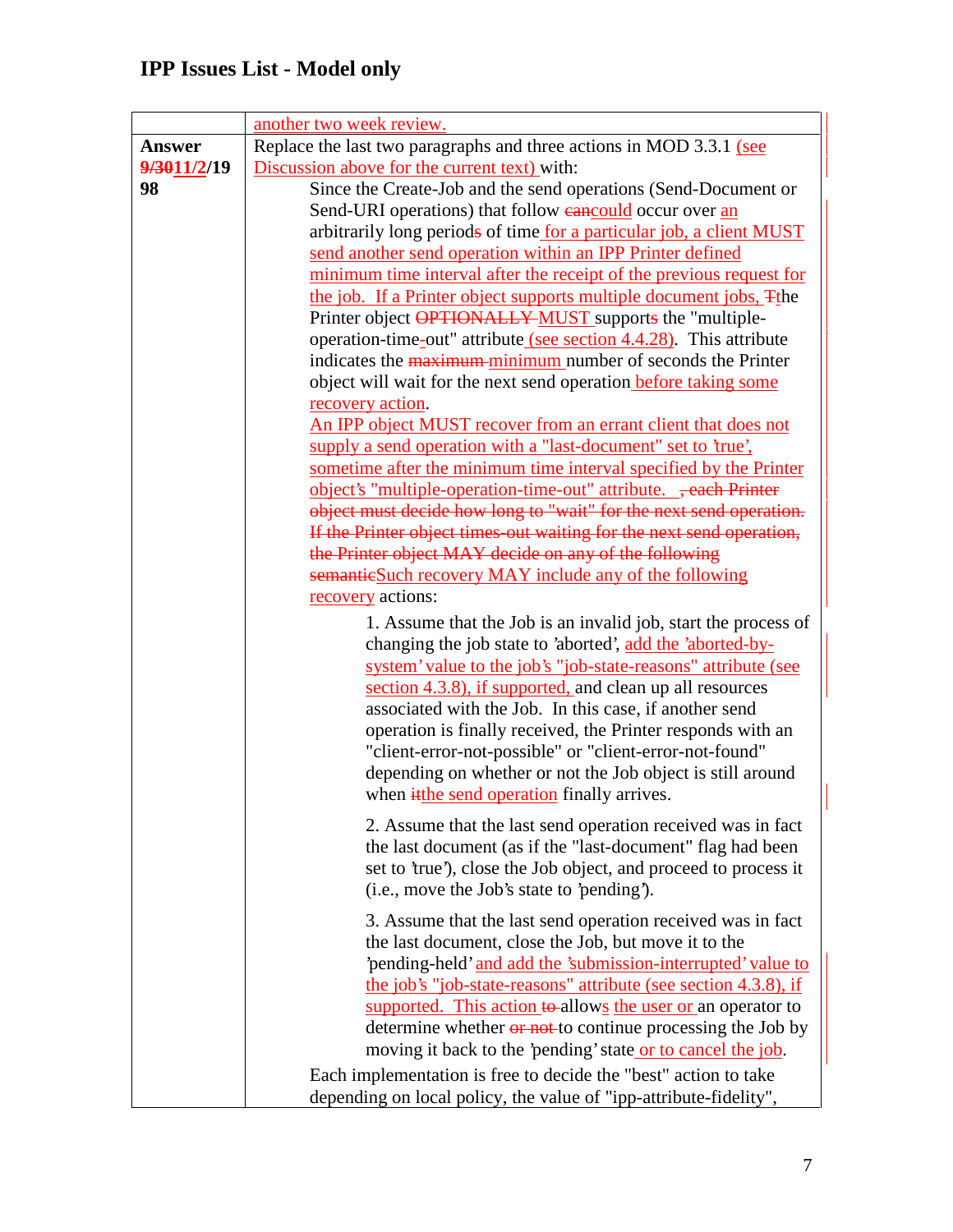| whether any documents have been added, whether the                                                                                                                                                                                                                                       |
|------------------------------------------------------------------------------------------------------------------------------------------------------------------------------------------------------------------------------------------------------------------------------------------|
| implementation spools jobs or not, and/or any other piece of                                                                                                                                                                                                                             |
| information available to it. If the choice is to abort the Job object,                                                                                                                                                                                                                   |
| it is possible that the Job object may already have been processed                                                                                                                                                                                                                       |
| to the point that some media sheet pages have been printed.                                                                                                                                                                                                                              |
| Change the description for Section 4.4.28 "multiple-operation-time-out"<br>from:                                                                                                                                                                                                         |
| 4.4.28 multiple-operation-time-out (integer(1:MAX))                                                                                                                                                                                                                                      |
| This Printer attributes identifies how long (in seconds) the Printer object<br>waits for additional Send-Document or Send-URI operations to follow a<br>still-open multi-document Job object before taking one of the actions<br>indicated in section 3.3.1.                             |
| to:                                                                                                                                                                                                                                                                                      |
| 4.4.28 multiple-operation-time-out (integer(1:MAX))                                                                                                                                                                                                                                      |
| This Printer attributes identifies <b>how longthe minimum time</b> (in seconds)<br>that the Printer object waits for additional Send-Document or Send-URI<br>operations to follow a still-open multi-document Job object before taking<br>one of the actions indicated in section 3.3.1. |
| It is RECOMMENDED that vendors supply a value for this attribute that<br>is between 60 and 240 seconds. A system administrator MAY set this<br>attribute to any value, including values outside this range.                                                                              |
|                                                                                                                                                                                                                                                                                          |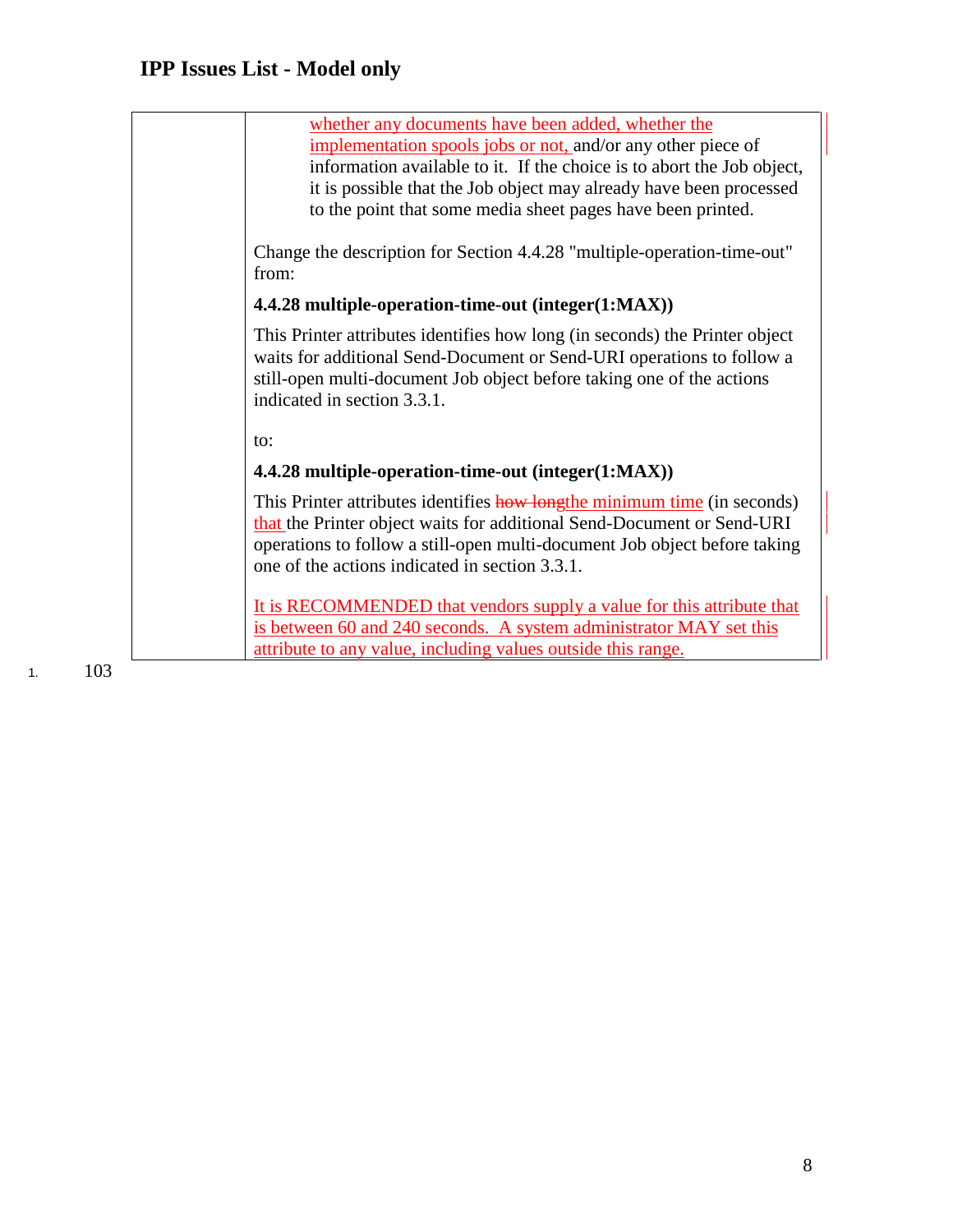| Question          | <b>1.33 Equality between different syntaxes?</b>                                                                                                                                                                                                                                                                                                                                                                                                                                                                                                                                                                                                                                                                                                                                                                                                                                                                                                                                                                                                                                                                                                                                                                                                                                                                                                                                             |
|-------------------|----------------------------------------------------------------------------------------------------------------------------------------------------------------------------------------------------------------------------------------------------------------------------------------------------------------------------------------------------------------------------------------------------------------------------------------------------------------------------------------------------------------------------------------------------------------------------------------------------------------------------------------------------------------------------------------------------------------------------------------------------------------------------------------------------------------------------------------------------------------------------------------------------------------------------------------------------------------------------------------------------------------------------------------------------------------------------------------------------------------------------------------------------------------------------------------------------------------------------------------------------------------------------------------------------------------------------------------------------------------------------------------------|
| <b>Discussion</b> | When checking for equality or containment (e.g., "IF NOT in the Printer<br>object's 'job-hold-until-supported' attribute ") is value type considered?<br>Is a value of type 'nameWithoutLanguage' considered equal to a value of<br>type 'nameWithLanguage' if the default language for the context of the<br>'nameWithoutLanguage' value is the same as the language explicit in the<br>'nameWithLanguage' value? Can a 'name' match a 'keyword'?<br>IF a 'nameWithoutLanguage' value in the appropriate natural language<br>context CAN match a 'nameWithLanguage' value, is there any harm (other<br>than a negligible increase in network bandwidth consumption) in an<br>application promoting ALL 'name' and 'text' attribute values to<br>'nameWithLanguage' and 'textWithLanguage' values?<br><b>Carl Kugler</b><br>When checking for equality or containment (e.g., "IF NOT in the Printer<br>object's 'job-hold-until-supported' attribute ") is value type considered?<br>Is a value of type 'nameWithoutLanguage' considered equal to a value of<br>type 'nameWithLanguage' if the default language for the context of the<br>'nameWithoutLanguage' value is the same as the language explicit in the<br>'nameWithLanguage' value? (Yes, under these circumstances, but not if<br>the defaults are different because then the semantics implied by the values<br>may not match). |
|                   | Can a 'name' match a 'keyword'? (Yes, possibly, under these<br>circumstances but not in general). (Need clarification on the question).<br>IF a 'nameWithoutLanguage' value in the appropriate natural language<br>context CAN match a 'nameWithLanguage' value, is there any harm (other<br>than a negligible increase in network bandwidth consumption) in an<br>application promoting ALL 'name' and 'text' attribute values to                                                                                                                                                                                                                                                                                                                                                                                                                                                                                                                                                                                                                                                                                                                                                                                                                                                                                                                                                           |
|                   | 'nameWithLanguage' and 'textWithLanguage' values?<br>No harm Another way to state the question is if a client sends an<br>attribute then queries it back must the tagging be identical in the<br>response We said no.                                                                                                                                                                                                                                                                                                                                                                                                                                                                                                                                                                                                                                                                                                                                                                                                                                                                                                                                                                                                                                                                                                                                                                        |
|                   | Keywords are intended to be localized by the client. Keywords on the wire<br>are not localized, however. If the server also supports some<br>administratively defined names, the client realizes these are already<br>localized by the server.<br>Administrator has defined a name and the client can supply that either<br>with or without language.                                                                                                                                                                                                                                                                                                                                                                                                                                                                                                                                                                                                                                                                                                                                                                                                                                                                                                                                                                                                                                        |
|                   | From the October 7 telecon minutes:<br>Reviewing the proposed Answer section of Issue 1.33 in the Issue list,                                                                                                                                                                                                                                                                                                                                                                                                                                                                                                                                                                                                                                                                                                                                                                                                                                                                                                                                                                                                                                                                                                                                                                                                                                                                                |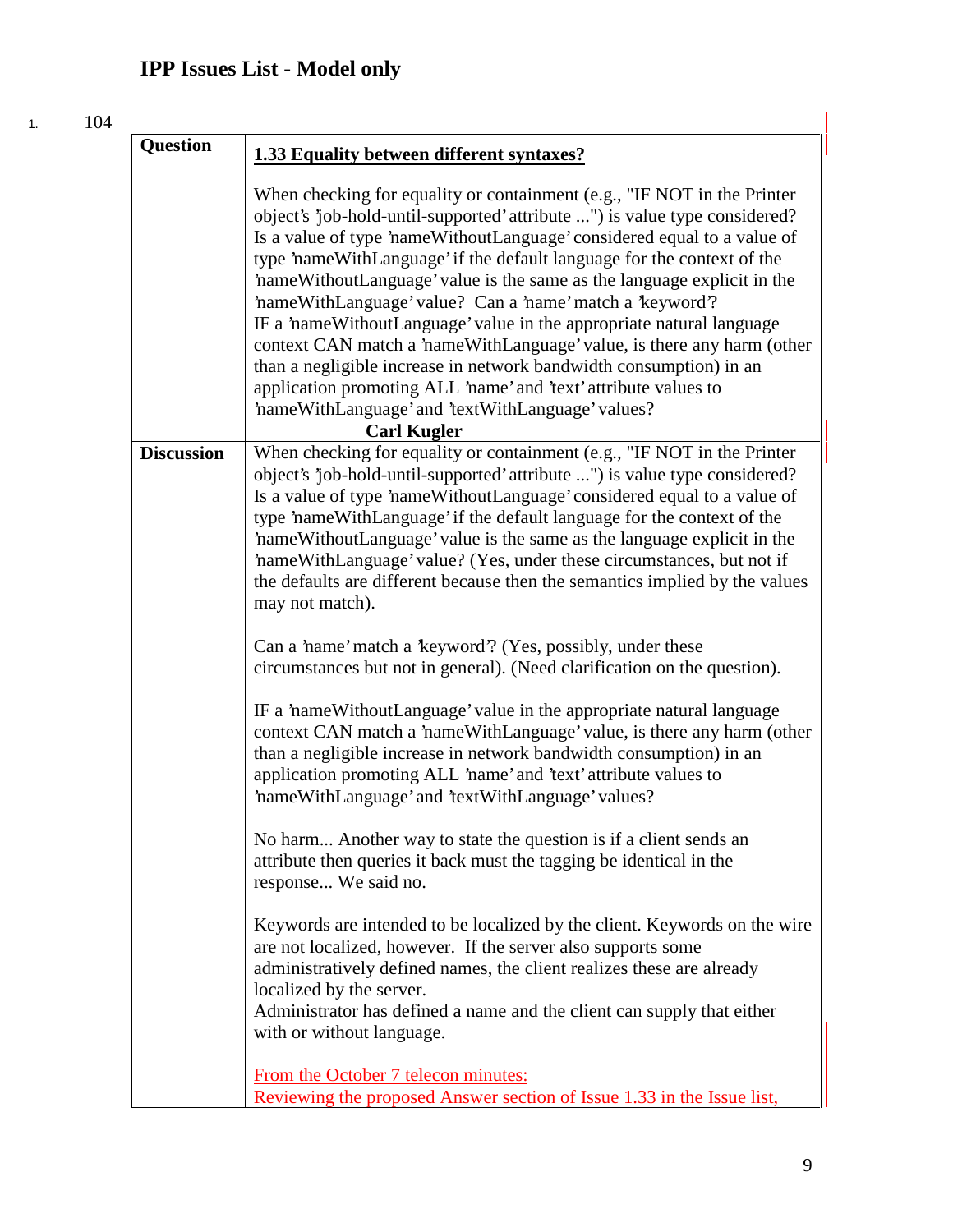|                             | V1.3, we agreed:                                                                                                                                                                                                                                                                                                                                                                                  |  |
|-----------------------------|---------------------------------------------------------------------------------------------------------------------------------------------------------------------------------------------------------------------------------------------------------------------------------------------------------------------------------------------------------------------------------------------------|--|
|                             | 1. change the case-insensitive matching rules for attributes with the 'name'<br>attribute syntax from SHOULD to MUST, since such attributes are<br>completely within the province of IPP, and are not the subject of other<br>standards and are not handled by any off-the-shelf code conforming to<br>other standards.                                                                           |  |
|                             | 2. Since there are currently no 'text' matching attributes specified in MOD,<br>that MOD would be silent on any rules for matching 'text' attributes. So<br>the proposed resolution to Issue 1.33 only applies to the 'name' attribute<br>syntax.                                                                                                                                                 |  |
|                             | 3. to remove any statement about any other equivalencies, such as accent<br>insensitiveness or other character equivalencies, such as Unicode<br>composed accented letters versus composite accented letters.                                                                                                                                                                                     |  |
|                             | 4. change from MAY to SHOULD that a language without a country<br>matches a language with a country.                                                                                                                                                                                                                                                                                              |  |
| <b>Answer</b><br>10/30/1998 | Don't change 'text', since 'text' isn't compared. Only add to the 'name'<br>attribute syntax:                                                                                                                                                                                                                                                                                                     |  |
|                             | 4.1.2.3 Add sections about comparing name With Language and<br>nameWithoutLanguage indicating that the explicit language MUST match<br>the implicit language. A keyword value never matches either type of<br>name value, even if the language for the name value is 'en-us'. (Issue 1.33)<br>and 1.34)                                                                                           |  |
|                             | The following text is to be added to make a new section under 4.1.2<br>'name':                                                                                                                                                                                                                                                                                                                    |  |
|                             | 4.1.2.3 Matching name With Language' and<br>'nameWithoutLanguage                                                                                                                                                                                                                                                                                                                                  |  |
|                             | For purposes of matching 'name' values for equality in job<br>validation, where a client-supplied value for attribute "xxx" is<br>checked to see if the value is among the values of the Printer's<br>corresponding "xxx-supported" attribute, the following match<br>criteria apply:                                                                                                             |  |
|                             | 1. The attribute syntax and value of "xxx" supplied by the client<br>MUST be identical to the attribute syntax and value of one of the<br>values of the corresponding Printer's "xxx-supported" attribute.<br>For example, the client-supplied 'keyword' 'iso-a4-white' does not<br>match the Printer's 'name' 'iso-a4-white', even if the Printer's<br>"natural-language-configured" is 'en-us'. |  |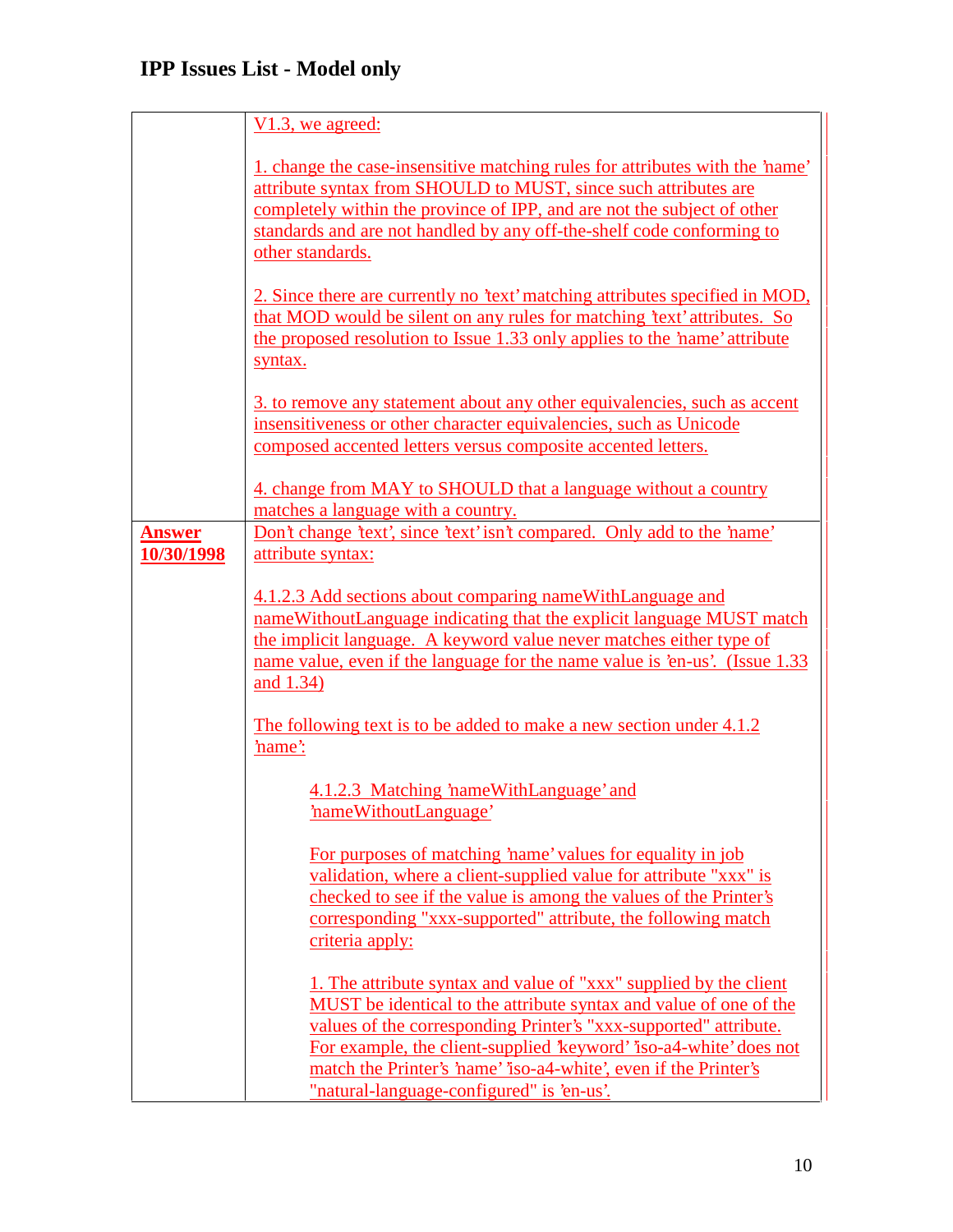| 2. For purposes of matching 'name' attributes, the attribute value<br>comparison SHOULD include a case-insensitive algorithm.                                                                              |
|------------------------------------------------------------------------------------------------------------------------------------------------------------------------------------------------------------|
| 3. For purposes of matching 'name' attributes, the implicit or                                                                                                                                             |
| explicit natural language of the "xxx" value supplied by the client<br>MUST be the same as the implicit or explicit natural language of<br>the Printer's "xxx-supported" attribute. For example, a client- |
| supplied nameWithoutLanguage value with an 'en' "attributes-<br>natural-language" operation attribute will match either a Printer's                                                                        |
| "xxx-supported value which is (1) 'en' nameWithLanguage or (2)<br>nameWithoutLanguage with an 'en' "natural-language-configured".<br>Similarly, a client-supplied 'en' name With Language value will       |
| match either a Printer's "xxx-supported value which is (1) 'en'<br>nameWithLanguage or (2) nameWithoutLanguage with an 'en'                                                                                |
| "natural-language-configured".<br>4. An attribute value that has a country part of the natural language                                                                                                    |
| SHOULD match an attribute value that has no country part. So a<br>client-supplied 'en' SHOULD match a Printer's 'en-us' or 'en-gb'.                                                                        |
| Similarly, a client's 'en-us' SHOULD match a Printer's 'en'.<br>However, two attribute values that both have a country part that is<br>different SHOULD NOT match. So a client-supplied 'en-gb'            |
| <b>SHOULD NOT match a Printer's 'en-us'.</b>                                                                                                                                                               |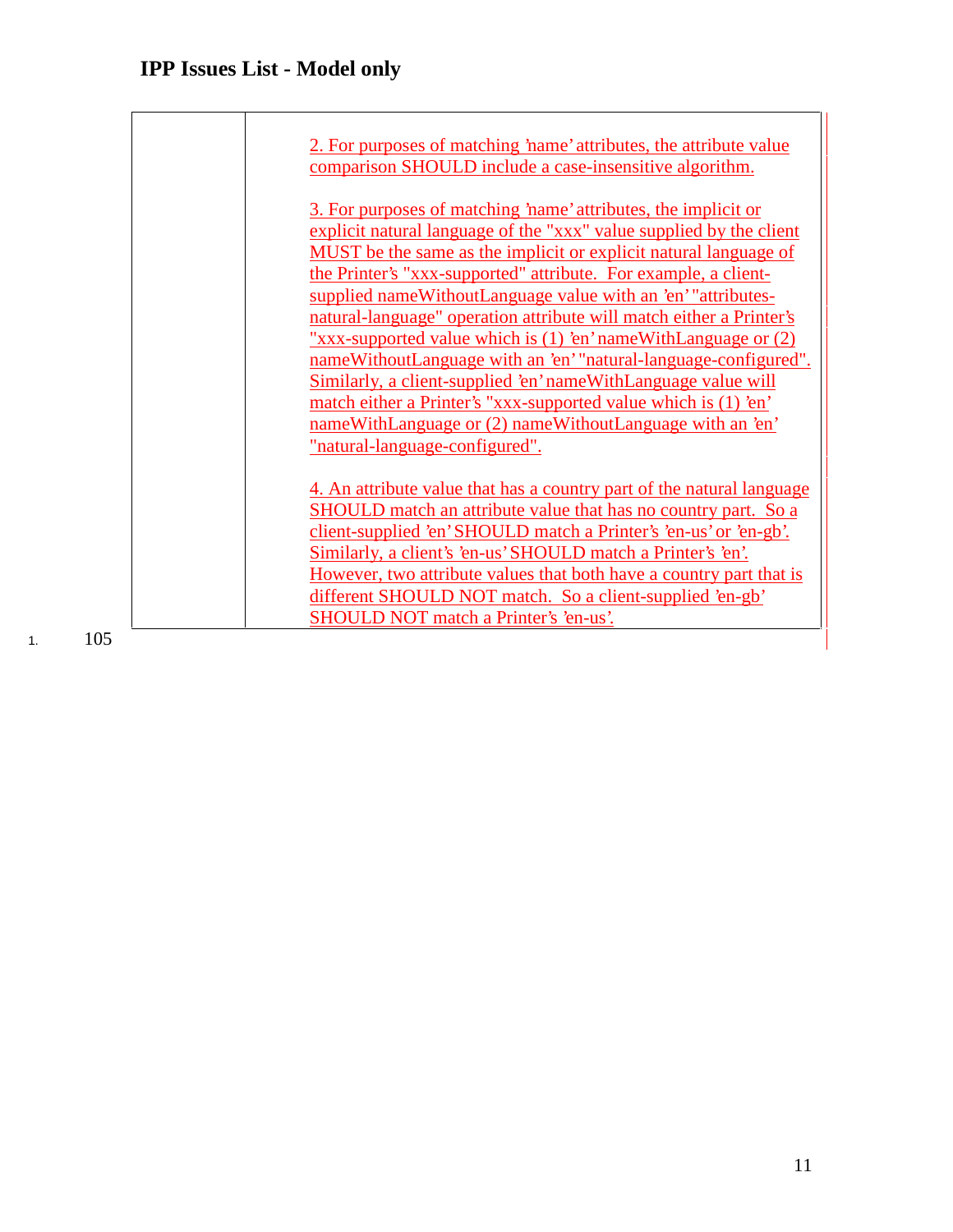| 106 |
|-----|
|     |

| <b>Question</b>            | 1.34 Equality between "natural language" tags?                                                                                                                                                                                                                                                                                                                                                                                                                                                                                                                                                                                                                                                                                                                                                                                                                   |  |
|----------------------------|------------------------------------------------------------------------------------------------------------------------------------------------------------------------------------------------------------------------------------------------------------------------------------------------------------------------------------------------------------------------------------------------------------------------------------------------------------------------------------------------------------------------------------------------------------------------------------------------------------------------------------------------------------------------------------------------------------------------------------------------------------------------------------------------------------------------------------------------------------------|--|
|                            | Is natural language considered when comparing 'name' attributes (e.g.,<br>"job-originating-user-name", "media", "job-hold-until-supported")?<br>[Assertion: ALL 'text' and 'name' attributes have an associated natural<br>language, either explicitly or implicitly.] If so, how strict is the<br>comparison? Does "en" match "en-us", for example?<br><b>Carl Kugler</b>                                                                                                                                                                                                                                                                                                                                                                                                                                                                                       |  |
| <b>Discussion</b>          |                                                                                                                                                                                                                                                                                                                                                                                                                                                                                                                                                                                                                                                                                                                                                                                                                                                                  |  |
| <b>Answer</b><br>9/30/1998 | If the country part of the natural language are both present and differ then<br>they don't match. If one country part is omitted and the other is explicit,<br>then whether they match depends on implementationthey SHOULD<br>match. See answer to 1.33.                                                                                                                                                                                                                                                                                                                                                                                                                                                                                                                                                                                                        |  |
| <b>Question</b>            | 1.46 NLO 2 of 4: Clarification that Natural Language Override MAY<br>be used redundantly                                                                                                                                                                                                                                                                                                                                                                                                                                                                                                                                                                                                                                                                                                                                                                         |  |
|                            | The purpose of this clarification is to explicitly allow use of the Natural<br>Language Override in situations where implementers thought it couldn't<br>be used. Therefore, this clarification should not force any existing<br>conforming implementations to change.                                                                                                                                                                                                                                                                                                                                                                                                                                                                                                                                                                                           |  |
| <b>Discussion</b>          | <b>Carl Kugler and Bob Herriot</b><br><u>* Please reply to this e-mail message if there is any disagreement</u><br>* on this clarification to allow a request or response to supply attribute<br>* NLO even when it isn't needed, i.e., be able to supply the<br>* text/nameWithLanguage with the same natural language as in the<br>* "attributes-natural-language" operation attribute.<br>* If no disagreements are returned by Monday,<br>* November 2, it will be considered an agreed clarification.<br>Note: that the votes on e-mail messages (4 of 4) may remove the need for<br>this (2 of 4) clarification. But please comment on these clarifications<br>assuming that the changes specified in the votes do NOT happen.<br>The current text in Section 3.1.4.1 Request Operation Attributes, 5th<br>paragraph of "attributes-natural-language says: |  |
|                            | For any 'text' or 'name' attribute in the request that is in a different<br>natural language than the value supplied in the "attributes-natural-<br>language", the client MUST use the Natural Language Override<br>mechanism (see sections 4.1.1.2 and 4.1.2.2) for each such<br>attribute value supplied.                                                                                                                                                                                                                                                                                                                                                                                                                                                                                                                                                      |  |

1. 107

12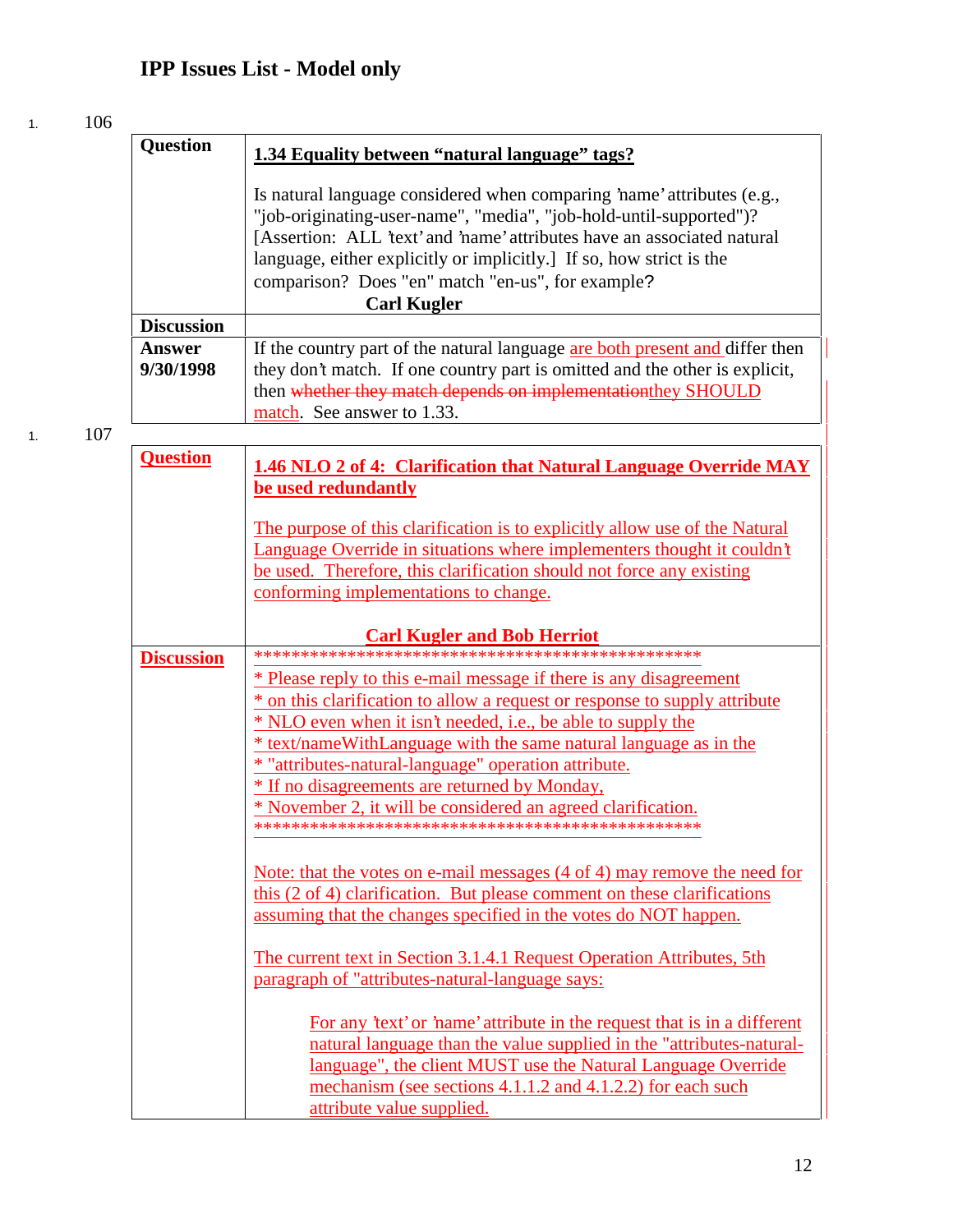| The clarification is to add the following sentence to the end of the<br>paragraph:                                                                                                                                                                                                                                                              |
|-------------------------------------------------------------------------------------------------------------------------------------------------------------------------------------------------------------------------------------------------------------------------------------------------------------------------------------------------|
| The client MAY use the Natural Language Override mechanism<br>even when the value is in the same natural language.                                                                                                                                                                                                                              |
| <u>The 7th paragraph says:</u>                                                                                                                                                                                                                                                                                                                  |
| Whenever any client queries the Job object's "job-name" attribute,<br>the IPP object returns the attribute as stored and uses the Natural<br>Language Override mechanism to specify the natural language, if<br>it is different from that reported in the "attributes-natural-<br>language" operation attribute of the response.                |
| The clarification is to add the following sentence:                                                                                                                                                                                                                                                                                             |
| The IPP object MAY use the Natural Language Override<br>mechanism even when the value is in the same natural language.                                                                                                                                                                                                                          |
| The last paragraph of 3.1.4.2 contains the sentence:                                                                                                                                                                                                                                                                                            |
| For any 'text' or 'name' attribute or status message in the response<br>that is in a different natural language than the value returned in the<br>"attributes-natural-language" operation attribute, the IPP object<br>MUST use the Natural Language Override mechanism (see<br>sections 4.1.1.2 and 4.1.2.2) on each attribute value returned. |
| The clarification is to add the same following sentence:                                                                                                                                                                                                                                                                                        |
| The IPP object MAY use the Natural Language Override<br>mechanism even when the value is in the same natural language.                                                                                                                                                                                                                          |
| One problem with this clarification is that if an implementation starts to<br>return nameWithLanguage, but the client doesn't support accepting that<br>form, since it never generates that form, there will be a lack of<br>interoperability.                                                                                                  |
| I've talked to several implementers who are reluctant to take advantage of<br>this clarification for fear the some clients will not be able to accept the<br>nameWIthLanguage form.                                                                                                                                                             |
| For example, the client supplies the "job-name" operation attribute using<br>nameWithoutLanguage, but the implementation returns it using<br>nameWithLanguage. If the client just blindly displays the value, it will be                                                                                                                        |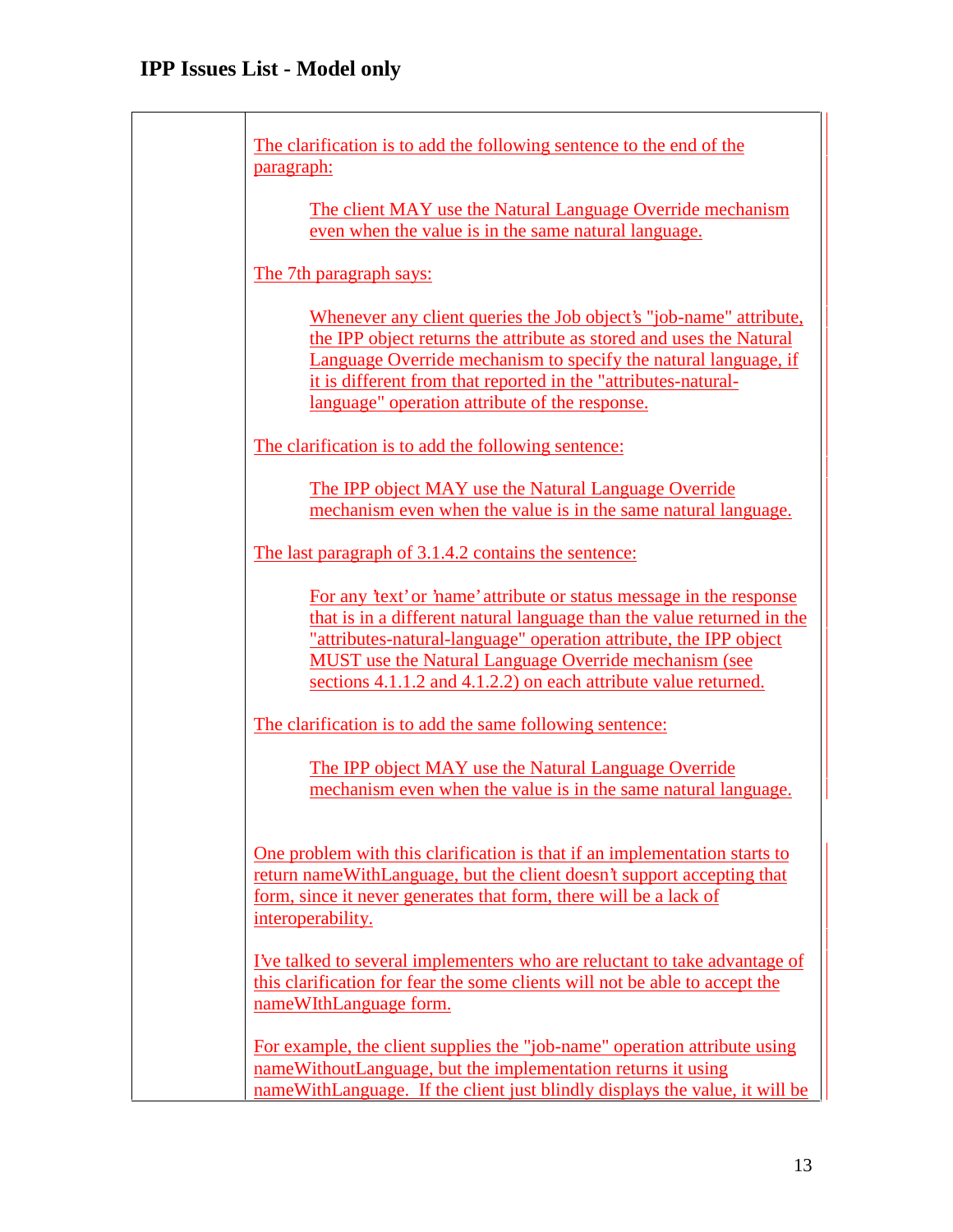|                            | corrupted, since the value has two binary numbers and the natural                                                                                                                                                                                                                                                                             |
|----------------------------|-----------------------------------------------------------------------------------------------------------------------------------------------------------------------------------------------------------------------------------------------------------------------------------------------------------------------------------------------|
|                            | language as well as the actual job name text.                                                                                                                                                                                                                                                                                                 |
|                            | Because we don't have a test tool that tests clients, we can't verify that the<br>clients will be able to accept nameWithLanguage on any attribute whose<br>attribute syntax is 'name'.                                                                                                                                                       |
|                            | Even if the client only supports one natural language, it could test itself<br>with an IPP object that is configured for a different natural language.<br>because then that IPP object would be forced into returning<br>nameWithLanguage. Of course, if all implementations are only<br>supporting en-us, then even that test is impossible. |
|                            | So before implementations start taking advantage of this proposed<br>clarification, we need to verify that clients are conforming by supporting<br>accepting in a response:                                                                                                                                                                   |
|                            | 1. BOTH the nameWithoutLanguage and the nameWithLanguage forms<br>for 'name' attributes<br>2. BOTH the textWithoutLanguage and the textWithLanguage forms for<br>'text' attributes                                                                                                                                                            |
|                            |                                                                                                                                                                                                                                                                                                                                               |
| <b>Answer</b><br>11/4/1998 | <b>Tom Hastings</b><br>The current text in Section 3.1.4.1 Request Operation Attributes, 5th<br>paragraph of "attributes-natural-language says:                                                                                                                                                                                               |
|                            | For any 'text' or 'name' attribute in the request that is in a different<br>natural language than the value supplied in the "attributes-natural-<br>language", the client MUST use the Natural Language Override<br>mechanism (see sections 4.1.1.2 and 4.1.2.2) for each such<br>attribute value supplied.                                   |
|                            | The clarification is to add the following sentence to the end of the<br>paragraph:                                                                                                                                                                                                                                                            |
|                            | The client MAY use the Natural Language Override mechanism<br>even when the value is in the same natural language.                                                                                                                                                                                                                            |
|                            | The 7th paragraph says:                                                                                                                                                                                                                                                                                                                       |
|                            | Whenever any client queries the Job object's "job-name" attribute,<br>the IPP object returns the attribute as stored and uses the Natural<br>Language Override mechanism to specify the natural language, if<br>it is different from that reported in the "attributes-natural-<br>language" operation attribute of the response.              |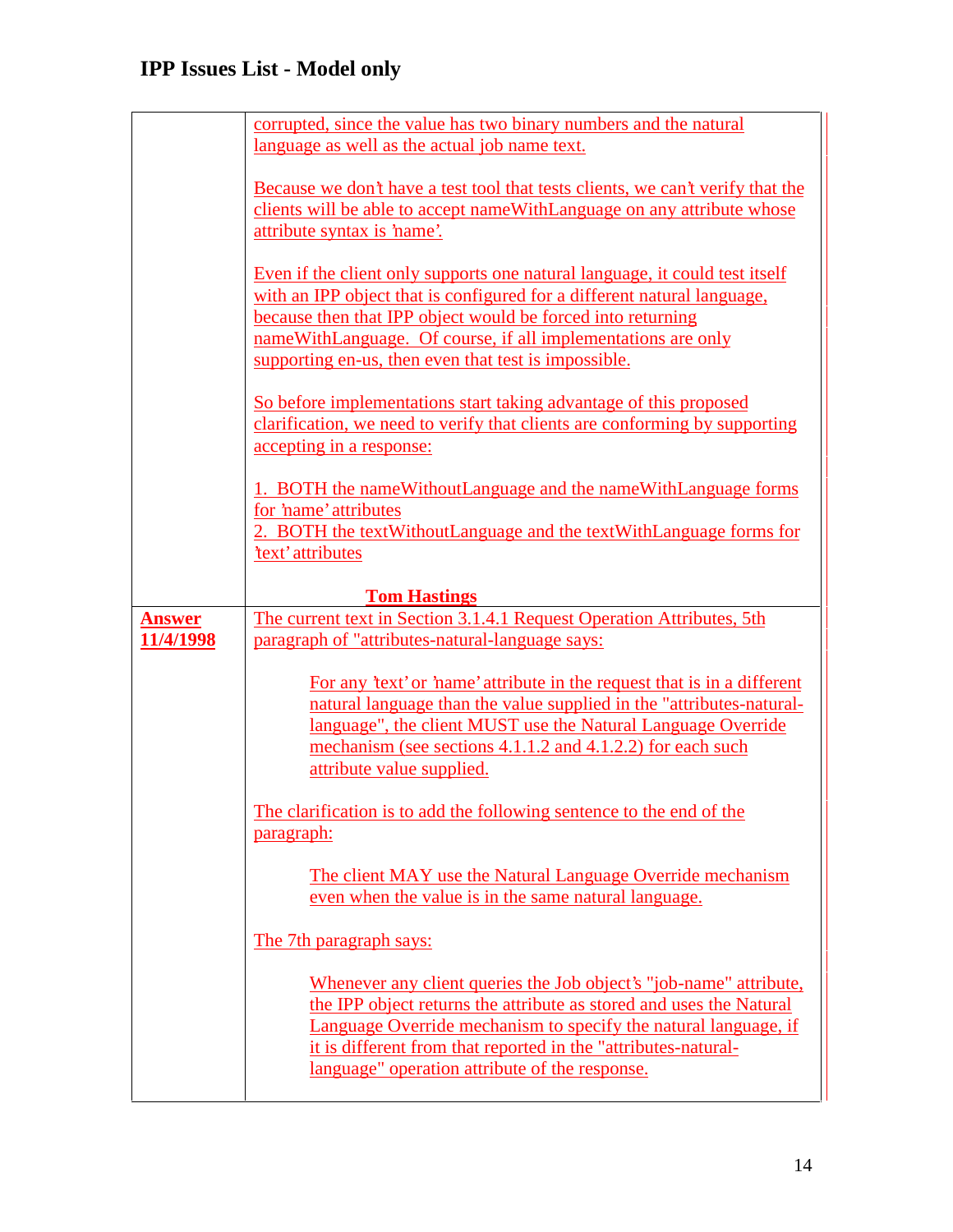1. 108 1. 109

|                   | The clarification is to add the following sentence:                                                                                                                                                                                                                                                                                                                                                                                                                                     |
|-------------------|-----------------------------------------------------------------------------------------------------------------------------------------------------------------------------------------------------------------------------------------------------------------------------------------------------------------------------------------------------------------------------------------------------------------------------------------------------------------------------------------|
|                   | The IPP object MAY use the Natural Language Override<br>mechanism even when the value is in the same natural language.                                                                                                                                                                                                                                                                                                                                                                  |
|                   | The last paragraph of 3.1.4.2 contains the sentence:                                                                                                                                                                                                                                                                                                                                                                                                                                    |
|                   | For any 'text' or 'name' attribute or status message in the response<br>that is in a different natural language than the value returned in the<br>"attributes-natural-language" operation attribute, the IPP object<br>MUST use the Natural Language Override mechanism (see<br>sections 4.1.1.2 and 4.1.2.2) on each attribute value returned.                                                                                                                                         |
|                   | The clarification is to add the same following sentence:                                                                                                                                                                                                                                                                                                                                                                                                                                |
|                   | The IPP object MAY use the Natural Language Override<br>mechanism even when the value is in the same natural language.                                                                                                                                                                                                                                                                                                                                                                  |
|                   |                                                                                                                                                                                                                                                                                                                                                                                                                                                                                         |
| <b>Question</b>   | 1.47 NLO 3 of 4: Vote to simplify Get-Jobs                                                                                                                                                                                                                                                                                                                                                                                                                                              |
|                   | This mail message proposes a change in the specification of Get-Jobs to<br>remove an extra level of Natural Language Override at the job level. With<br>this change Get-Jobs would be handled the same as any other operation<br>with respect to the Natural Language Override mechanism at the attribute<br>level.<br><b>Bob Herriot and Carl Kugler</b>                                                                                                                               |
| <b>Discussion</b> |                                                                                                                                                                                                                                                                                                                                                                                                                                                                                         |
|                   | * The proposal to vote on is to delete the indicated paragraph<br>* below from Section 3.2.6.2 Get-Jobs Response that requires the IPP<br>* object to return the job's "attribute-natural-language" as the first job<br>* attribute if it is different from the value being returned as the Get-Jobs<br>* response "attribute-natural-language" operation attribute.<br>*<br>* Please indicate your acceptance or rejection of this proposal<br>* on the mailing list by Monday, Nov 2. |
|                   |                                                                                                                                                                                                                                                                                                                                                                                                                                                                                         |
|                   | This change will affect implementations that correctly implement the June<br>1998 Mode and Semantics specification. However, we suspect that many<br>implementations may have ignored this feature, so that deleting this<br>paragraph will have no impact on them. Implementers, is this suspicion<br>correct?                                                                                                                                                                         |
|                   | Background:                                                                                                                                                                                                                                                                                                                                                                                                                                                                             |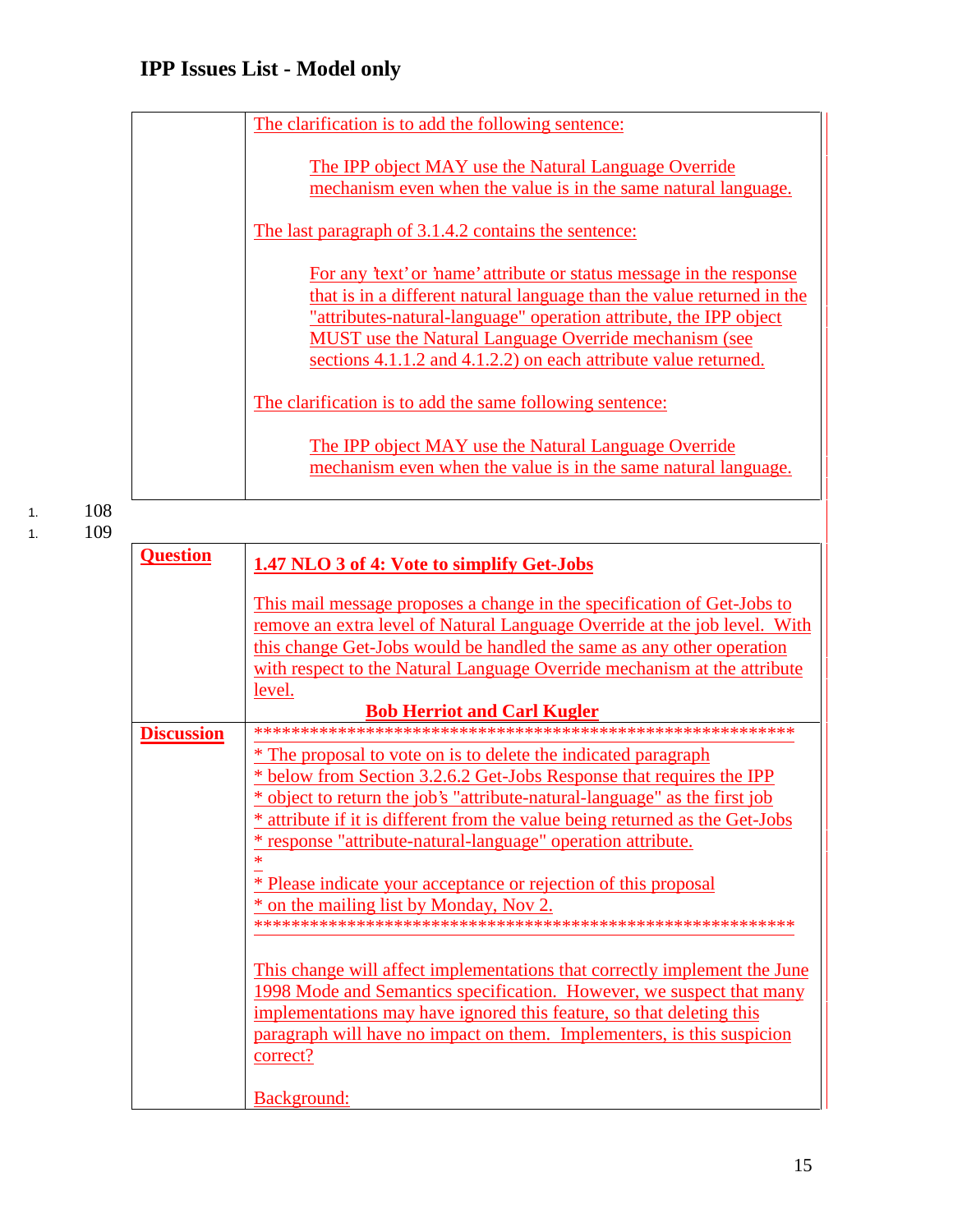Τ

| <u>Currently, Section 3.2.6.2 Get-Jobs Response contains the following</u><br>paragraph:                                                                                                                                                                                                                                                                                                                                                                                                                                                                                                                                                                                                                                                                                                                               |
|------------------------------------------------------------------------------------------------------------------------------------------------------------------------------------------------------------------------------------------------------------------------------------------------------------------------------------------------------------------------------------------------------------------------------------------------------------------------------------------------------------------------------------------------------------------------------------------------------------------------------------------------------------------------------------------------------------------------------------------------------------------------------------------------------------------------|
| For any job submitted in a different natural language than the<br>natural language that the Printer object is returning in the<br>"attributes-natural-language" operation attribute in the Get-Jobs<br>response, the Printer MUST indicate the submitted natural<br>language by returning the Job object's "attributes-natural-<br>language" as the first Job object attribute, which overrides the<br>"attributes-natural-language" operation attribute value being<br>returned by the Printer object. If any returned 'text' or 'name'<br>attribute includes a Natural Language Override as described in the<br>sections 4.1.1.2 and 4.1.2.2, the Natural Language Override<br>overrides the Job object's "attributes-natural-language" value<br>and/or the "attributes-natural-language" operation attribute value. |
| From the October 28 telecon, Bob Herriot wrote the following fallback<br>proposal, in case we do not get a clear decision either way on the vote for<br>NLO 3 of 4:                                                                                                                                                                                                                                                                                                                                                                                                                                                                                                                                                                                                                                                    |
| Subj: IPP> MOD - (vote clarification) NLO 3 of 4: Vote to simplify Get-<br>Jobs                                                                                                                                                                                                                                                                                                                                                                                                                                                                                                                                                                                                                                                                                                                                        |
| Re: elimination of the paragraph defined below (from Section 3.2.6.2 of<br>Get-Jobs Response) so that attributes-natural-language is no longer used<br>as a language override in a Get-Jobs response.                                                                                                                                                                                                                                                                                                                                                                                                                                                                                                                                                                                                                  |
| In today's teleconference, we decided that we could not make a well<br>informed decision on this issue without test results from the IPP<br>implementations. Xerox hopes to have a test suite by next week that we<br>can use to test this feature.                                                                                                                                                                                                                                                                                                                                                                                                                                                                                                                                                                    |
| We can eliminate the feature from IPP 1.0 if                                                                                                                                                                                                                                                                                                                                                                                                                                                                                                                                                                                                                                                                                                                                                                           |
| a) test results show that no implementation supports the feature, or if b)<br>the implementors of those implementations that support the feature are<br>willing to eliminate the feature.                                                                                                                                                                                                                                                                                                                                                                                                                                                                                                                                                                                                                              |
| If some implementations must continue to support this feature, then a<br>fallback is to change the "MUST" in the paragraph below to a "MAY" for<br>IPP 1.0. Then servers are allowed to omit support of this feature, but<br>clients must be able to process Get-Jobs responses with this feature. This<br>change does not invalidate any implementations that follow the June 30<br>specs. However, it does change the intent, and becomes the first step in<br>deprecating this feature.                                                                                                                                                                                                                                                                                                                             |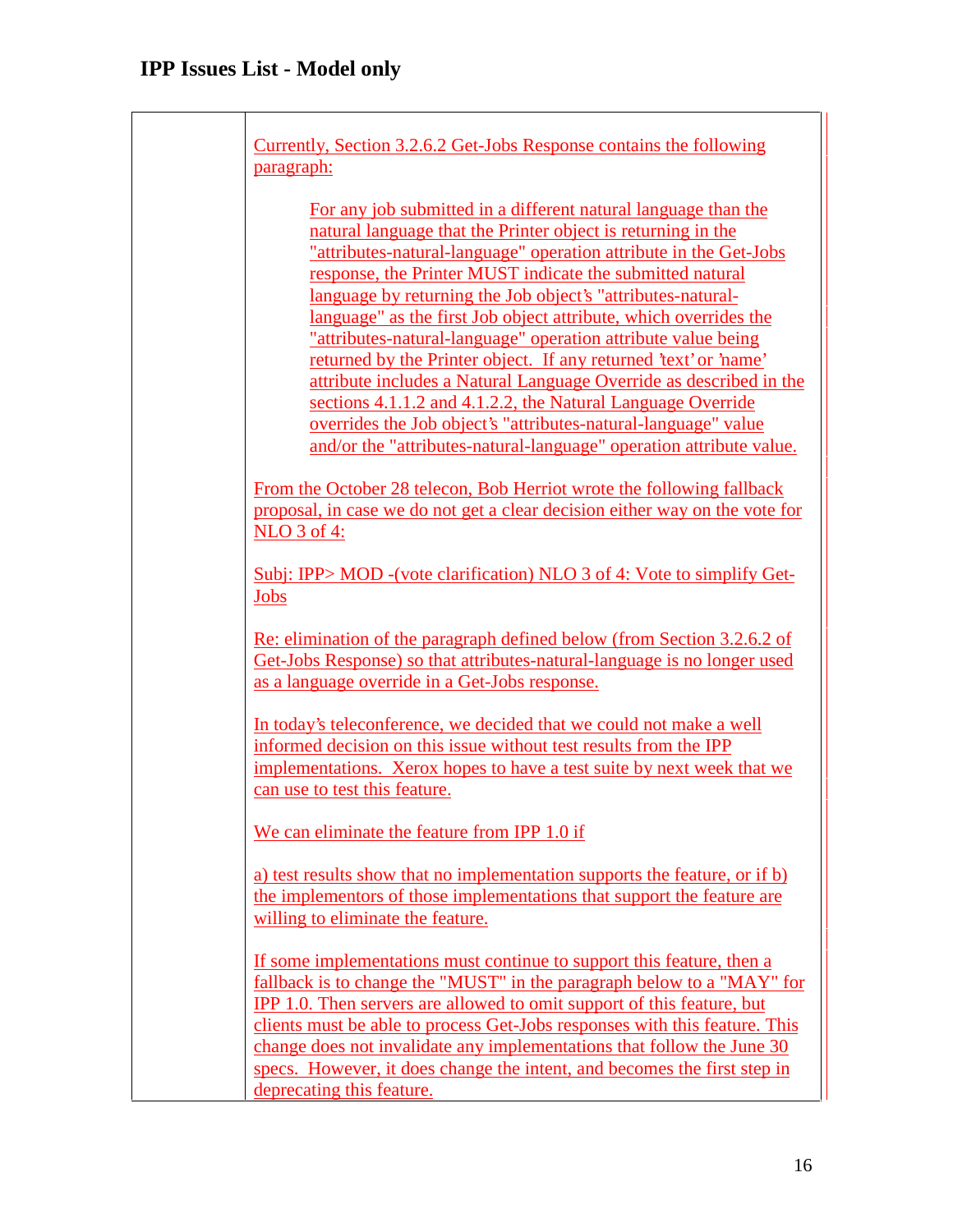|                             | Currently, Section 3.2.6.2 Get-Jobs Response contains the following<br>paragraph:                                                                                                                                                                                                                                                                                                                                                                                                                                                                                                                                                                                                                                                                                                                                      |
|-----------------------------|------------------------------------------------------------------------------------------------------------------------------------------------------------------------------------------------------------------------------------------------------------------------------------------------------------------------------------------------------------------------------------------------------------------------------------------------------------------------------------------------------------------------------------------------------------------------------------------------------------------------------------------------------------------------------------------------------------------------------------------------------------------------------------------------------------------------|
|                             | For any job submitted in a different natural language than the natural<br>language that the Printer object is returning in the "attributes-natural-<br>language" operation attribute in the Get-Jobs response, the Printer MUST<br>indicate the submitted natural language by returning the Job object's<br>"attributes-natural-language" as the first Job object attribute, which<br>overrides the "attributes-natural-language" operation attribute value being<br>returned by the Printer object. If any returned 'text' or 'name' attribute<br>includes a Natural Language Override as described in the sections 4.1.1.2<br>and 4.1.2.2, the Natural Language Override overrides the Job object's<br>"attributes-natural-language" value and/or the "attributes-natural-<br>language" operation attribute value.   |
| <b>Answer</b><br>11/04/1998 | Delete the following paragraph from Section 3.2.6.2 Get-Jobs Response:                                                                                                                                                                                                                                                                                                                                                                                                                                                                                                                                                                                                                                                                                                                                                 |
|                             | For any job submitted in a different natural language than the<br>natural language that the Printer object is returning in the<br>"attributes-natural-language" operation attribute in the Get-Jobs<br>response, the Printer MUST indicate the submitted natural<br>language by returning the Job object's "attributes-natural-<br>language" as the first Job object attribute, which overrides the<br>"attributes-natural-language" operation attribute value being<br>returned by the Printer object. If any returned 'text' or 'name'<br>attribute includes a Natural Language Override as described in the<br>sections 4.1.1.2 and 4.1.2.2, the Natural Language Override<br>overrides the Job object's "attributes-natural-language" value<br>and/or the "attributes-natural-language" operation attribute value. |

| ◢ |  | l | ı | 1 |
|---|--|---|---|---|
|   |  |   |   |   |

| <b>Question</b>   | 1.48 NLO 4 of 4: Vote to always use the Natural Language Override<br>mechanism                                                                                                                                                                                                     |
|-------------------|------------------------------------------------------------------------------------------------------------------------------------------------------------------------------------------------------------------------------------------------------------------------------------|
|                   | This mail messages proposes to remove the 'textWithoutLanguage' and<br>'nameWithoutLanguage' attribute syntaxes and require all 'text' and 'name'<br>attributes to always explicitly include the natural language using the<br>'textWithLanguage' and 'nameWithLanguage' syntaxes. |
|                   | <b>Carl Kugler</b>                                                                                                                                                                                                                                                                 |
| <b>Discussion</b> | * The proposal to vote on is to require all attributes to always                                                                                                                                                                                                                   |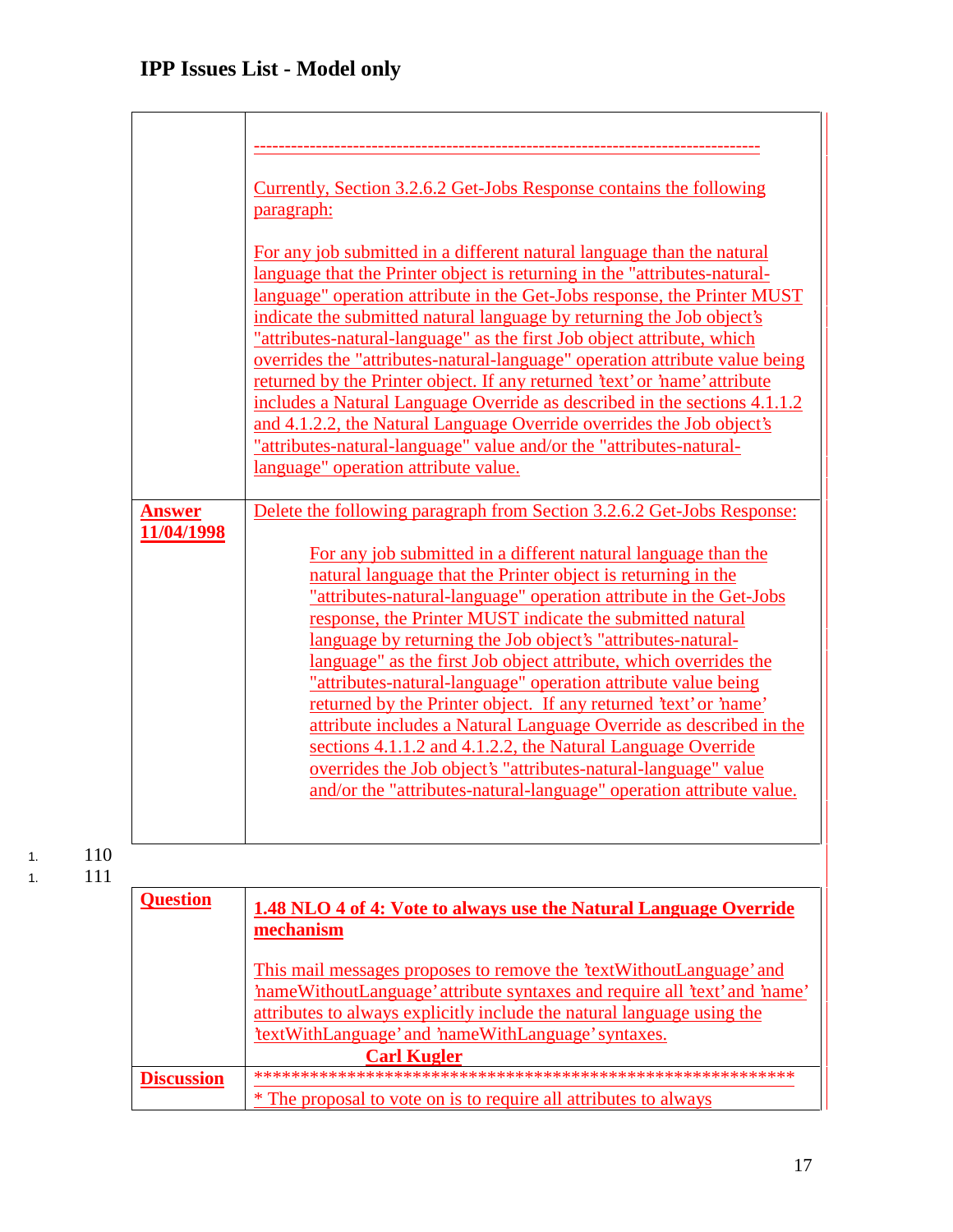| use the 'textWithLanguage' and 'nameWithLanguage' forms                                                                                                                                                                                                                                                                                                                                                                                                                                                                                                                               |
|---------------------------------------------------------------------------------------------------------------------------------------------------------------------------------------------------------------------------------------------------------------------------------------------------------------------------------------------------------------------------------------------------------------------------------------------------------------------------------------------------------------------------------------------------------------------------------------|
| * and to delete the 'textWithoutLanguage' and<br>* 'nameWithoutLanguage' forms.                                                                                                                                                                                                                                                                                                                                                                                                                                                                                                       |
| $\ast$                                                                                                                                                                                                                                                                                                                                                                                                                                                                                                                                                                                |
| <u>* Please indicate your acceptance or rejection of this</u>                                                                                                                                                                                                                                                                                                                                                                                                                                                                                                                         |
| * proposal on the mailing list by Monday, Nov 2.                                                                                                                                                                                                                                                                                                                                                                                                                                                                                                                                      |
| This change will affect implementations that correctly implement the June<br>1998 Mode and Semantics specification. Implementations that only<br>support the 'textWithoutLanguage' and 'nameWithoutLanguage' would<br>need to be changed to conform to either the June specification or this<br>proposal (and changing to this proposal would be easier than the June<br>specification which requires supporting both forms of 'text' and both forms<br>of 'name').<br>Background:                                                                                                    |
| Currently requests and responses that supply 'text' and 'name' attributes in<br>a different natural language than that supplied for the request or response<br>as a whole as indicated in the "attributes-natural-language" Operation<br>attribute MUST include the different natural language explicitly as an<br>override (and MAY include it explicitly even when they are the same --<br>according to the NLO 2 of 4 clarification).                                                                                                                                              |
| This proposal is to change the Natural Language Override mechanism so<br>that the 'text' attribute syntax is only 'textWithLanguage' and the 'name'<br>attribute syntax is only 'nameWithLanguage'. In other words, each 'text'<br>and 'name' attribute would always contain the natural language explicitly<br>as part of the value. (The Encoding and Transport specification - PRO -<br>specifies that 'textWithLanguage' and 'nameWithLanguage' values MUST<br>be encoded as 2 octets of length, the natural-language string, 2 octets of<br>length, and the text or name value.) |
| Eliminating one of the two forms of 'text' and one of the two forms of<br>hame' attribute syntax will simplify comparison in job validation, since<br>the "xxx" attribute syntax code would have to match the corresponding<br>"xxx-supported".                                                                                                                                                                                                                                                                                                                                       |
| The PRO document would simply delete the 'textWithoutLanguage' and<br>'nameWithoutLanguage' attribute syntaxes.                                                                                                                                                                                                                                                                                                                                                                                                                                                                       |
| This proposal does not change any other parts of the Model:                                                                                                                                                                                                                                                                                                                                                                                                                                                                                                                           |
| 1. The "attributes-natural-language" operation attribute in requests MUST<br>still be supplied by the client to indicate its preference for natural                                                                                                                                                                                                                                                                                                                                                                                                                                   |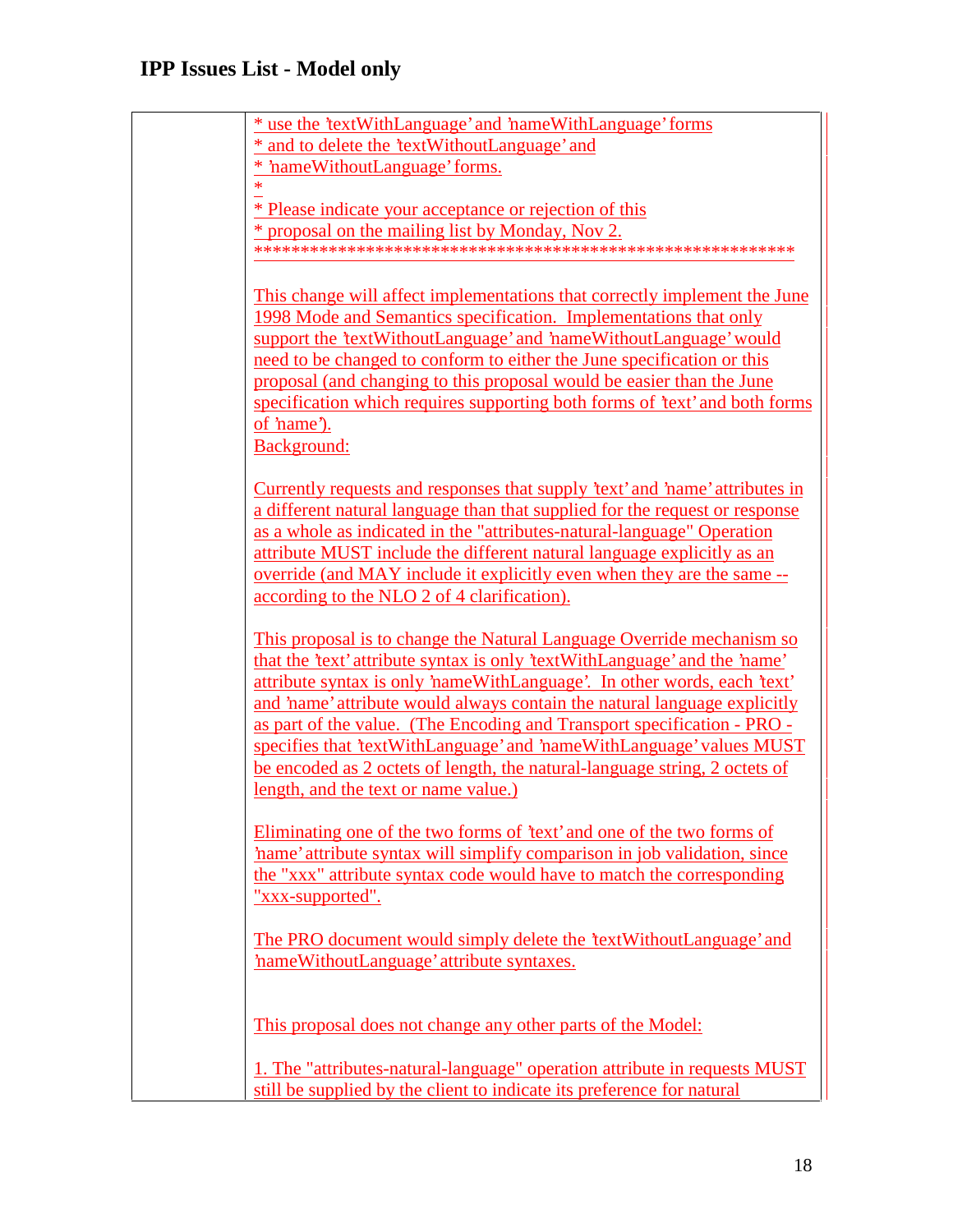| language to be returned in responses as currently specified in Section                                                                                                                                                                              |
|-----------------------------------------------------------------------------------------------------------------------------------------------------------------------------------------------------------------------------------------------------|
| 3.1.4.1 and 3.2.1.1.                                                                                                                                                                                                                                |
| Rationale: So that an implementation that implements the OPTIONAL<br>"status-message" response attribute will know which natural language to<br>use.                                                                                                |
| 2. For create operations, the IPP Printer MUST still copy the "attributes-<br>natural-language" operation attribute supplied by the client to the job<br>object as currently specified in Section 3.2.1.1.                                          |
| <u>Rationale: Subsequent communication with the submitting user, such as</u><br>operator messages, notification using e-mail, and the job-sheets MAY<br>want to use the natural language of the job submitter.                                      |
| 3. All responses MUST return the "attributes-natural-language" operation<br>attribute as specified in 3.1.4.2, though it no longer has any effect on the<br>interpretation of any of the returned attributes.                                       |
| Rationale: no need to change this behavior, since all implementations<br>seem to be doing it. Removing it would save only 37-40 octets per<br>response.                                                                                             |
| From the October 28 telecon, Bob Herriot wrote the following fallback<br>proposal, in case we do not get a clear decision either way on the vote for<br>NLO 3 of 4:                                                                                 |
| Subj: NLO 4 of 4: Vote to always use the Natural Language Override<br>mechanism                                                                                                                                                                     |
| Re: elimination of the data types text Without Language and<br>nameWithoutLanguage so that text and name values in IPP always include<br>their natural language.                                                                                    |
| In today's teleconference, we decided that we could not make a well<br>informed decision on this issue without test results from the IPP<br>implementations. Xerox hopes to have a test suite by next week that we<br>can use to test this feature. |
| We can eliminate the feature from IPP 1.0 if                                                                                                                                                                                                        |
| a) test results show that no implementation fully supports the feature, or if<br>b) the implementors of those implementations that support the feature are<br>willing to eliminate the feature.                                                     |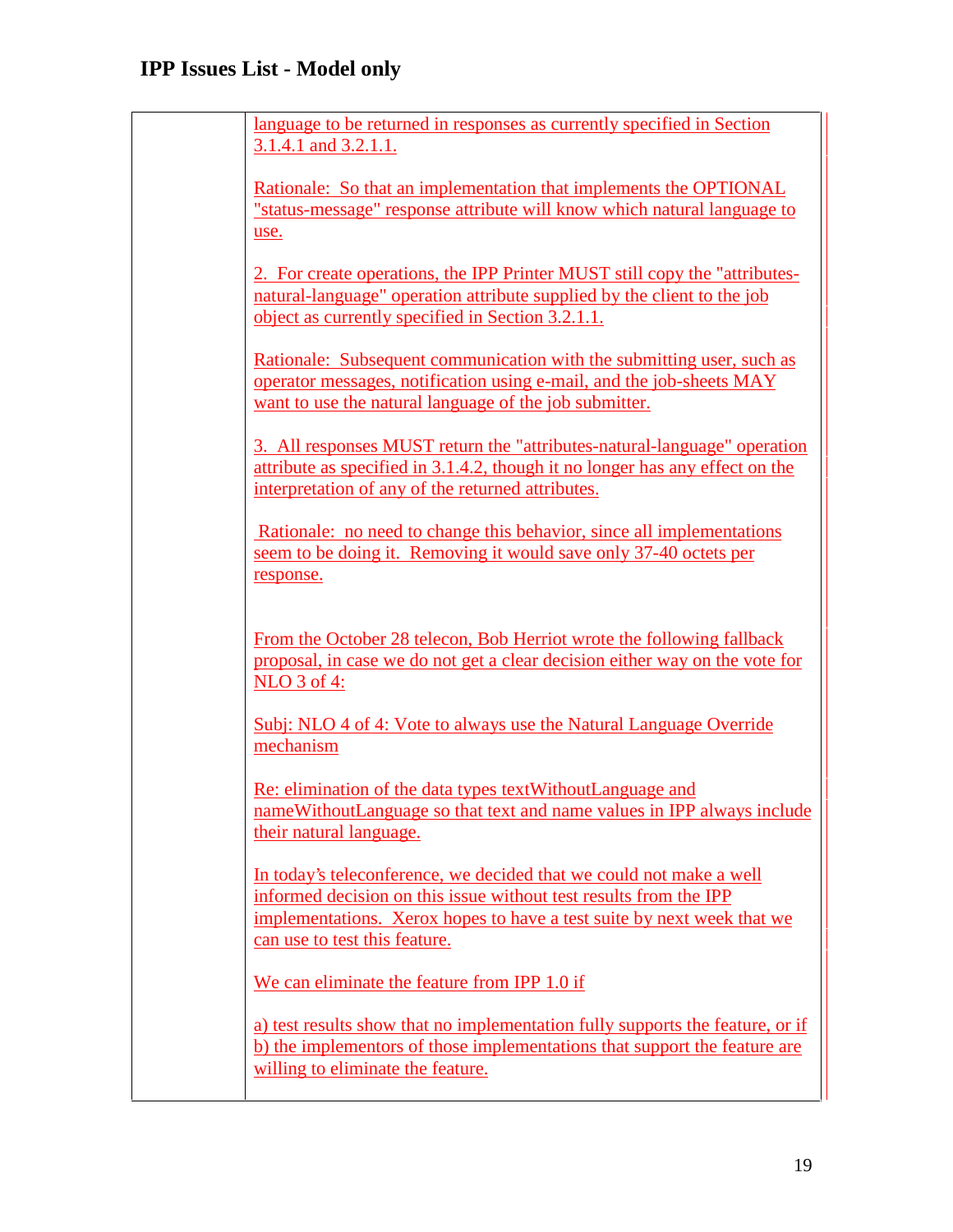|               | I expect that condition a) fails because some implementations do support       |
|---------------|--------------------------------------------------------------------------------|
|               | it. But it may also be the case that some implementations don't fully          |
|               | implement this feature.                                                        |
|               |                                                                                |
|               |                                                                                |
|               | If some implementations must continue to support this feature, then a          |
|               | fallback is to reword IPP 1.0 to state that senders (of client requests and    |
|               | server reponses) SHOULD always include the language with a text or             |
|               | name value (i.e. send textWithLanguage rather than                             |
|               | textWithoutLanguage, and nameWithLanguage rather than                          |
|               | nameWithoutLanguage), receivers (of requests on servers and responses          |
|               | on clients) MUST be able to convert textWithoutLanguage and                    |
|               | nameWithoutLanguage into their equivalent textWithLanguage and                 |
|               |                                                                                |
|               | nameWithLanguage using the override rules.                                     |
|               |                                                                                |
|               | The rule for receivers is unchanged from the June 30 document, though          |
|               | the wording may be different. This change does not invalidate any              |
|               | implementations that follow the June 30 specs. It does change the intent,      |
|               | and becomes the first step in deprecating this feature.                        |
| <b>Answer</b> | No change to [IPP-MOD]. However, to further clarify that the client            |
| 11/04/1998    | MUST accept 'textWithLanguage' and 'nameWithLanguage' for any 'text'           |
|               | and 'name' attributes it supports as specified in section 4.2.1 and 4.2.2, add |
|               | the following sentence to Section 5.1, Client Conformance Requirements:        |
|               |                                                                                |
|               |                                                                                |
|               | A client MUST be able to accept any of the attribute syntaxes                  |
|               | defined in Section 4.1, including their full range, that may be                |
|               | returned to it in a response from a Printer object. For each                   |
|               | attribute that the client supports whose attribute syntax is 'text' or         |
|               | hame', the client MUST accept and process both the                             |
|               | WithoutLanguage and WithLanguage forms. For presentation                       |
|               |                                                                                |
|               |                                                                                |
|               | purposes, truncation of long attribute values is not recommended.              |
|               | A recommended approach would be for the client implementation                  |
|               | to allow the user to scroll through long attribute values.                     |

| 1 | 1 | 13 |
|---|---|----|
|   |   |    |

| <b>Ouestion</b>   | 1.50 What are the errors for each operation?                                |  |
|-------------------|-----------------------------------------------------------------------------|--|
|                   | It isn't clear what condition(s) cause which error codes to be returned for |  |
|                   | each operation                                                              |  |
|                   | <b>Bob Herriot</b>                                                          |  |
| <b>Discussion</b> | Need to add one line description of each of the error codes and the reason  |  |
|                   | they are used as part of each operation description.                        |  |
|                   | <b>ACTION ITEM</b> (Tom Hastings and Bob Herriot): work out a proposal for  |  |
|                   | each status code for each operation.                                        |  |
|                   | See separate complete proposal entitled: "MOD - Issue 1.50 - Status code    |  |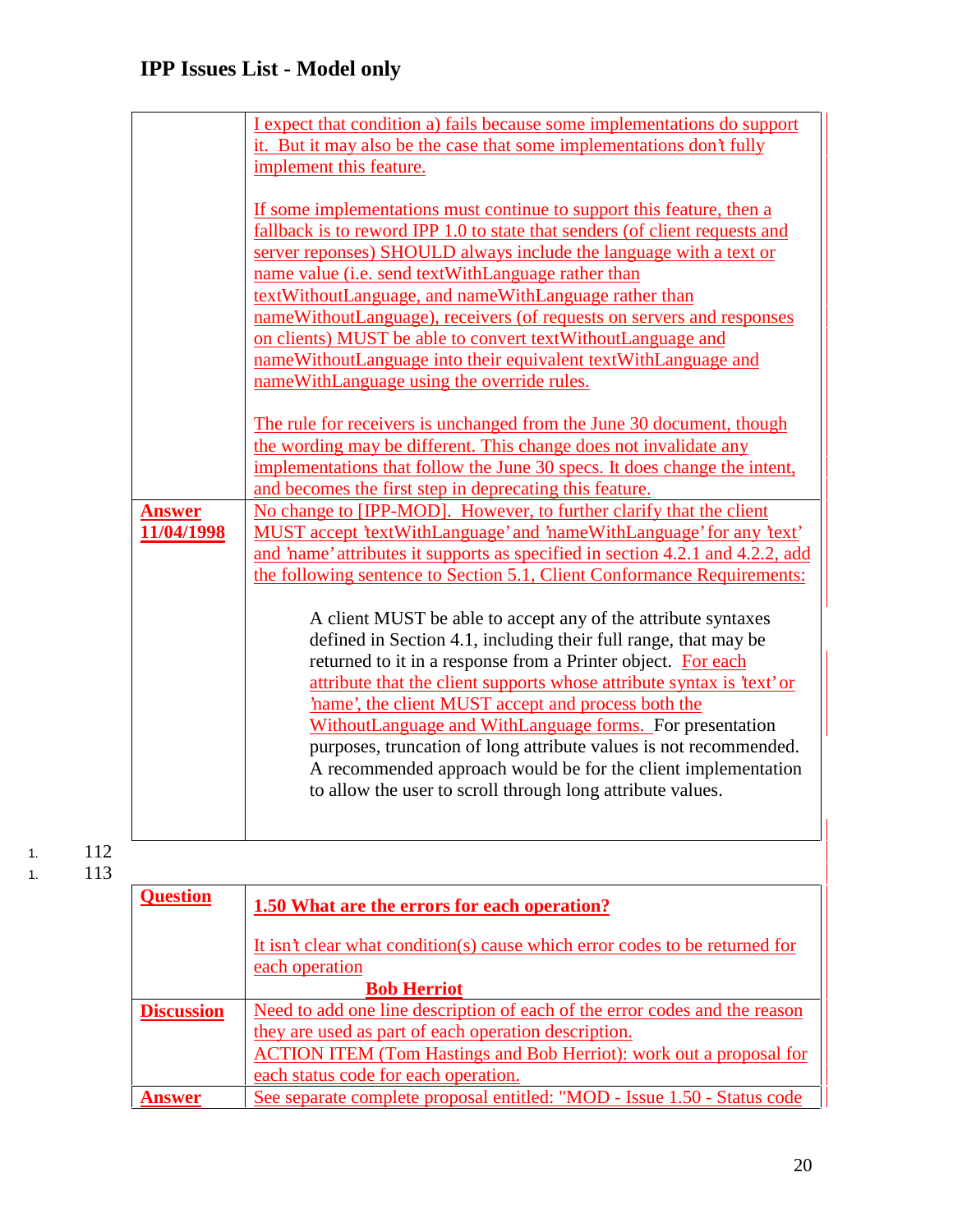response?

response:

where.

1. MUST occur only once and be first 2. SHOULD occur only once and be first

|          |            | 10/                  | descriptions for each operation" posted at:                                                                                                              |
|----------|------------|----------------------|----------------------------------------------------------------------------------------------------------------------------------------------------------|
|          |            |                      | ftp://ftp.pwg.org/pub/pwg/ipp/proposed-clarifications/                                                                                                   |
|          |            |                      | ipp-status-code-responses.doc.pdf                                                                                                                        |
| 1.<br>1. | 114<br>115 |                      |                                                                                                                                                          |
|          |            | <b>Question</b>      | 1.51 Can Get-Jobs redundantly contain job-level NLO?                                                                                                     |
|          |            |                      | If we decide to keep the job-level NLO in Get-Jobs as in the June draft                                                                                  |
|          |            |                      | (see NLO 3 of 4 - Issue 1.47), we need to decide whether it MAY be used                                                                                  |
|          |            |                      | redundantly in a Get-Jobs response (just like we had to decide whether to                                                                                |
|          |            |                      | allow redundant attribute-level NLO (see Issue 1.46):                                                                                                    |
|          |            |                      | Can a Get-Jobs response redundantly return a job-level "attributes-natural-                                                                              |
|          |            |                      | language" (when not requested) which has the same natural language as                                                                                    |
|          |            |                      | the job? If yes, then it may be simpler for IPP Printer implementations to                                                                               |
|          |            |                      | ALWAYS add the "attributes-natural-language" in the returned Job<br>Attributes (first), whether the job is in that natural language or not.              |
|          |            |                      |                                                                                                                                                          |
|          |            |                      | Since a client is supposed to be able to deal with job-level NLO according                                                                               |
|          |            |                      | to the June drafts, this redundancy would not be adding any more                                                                                         |
|          |            |                      | complexity to the clients.                                                                                                                               |
|          |            |                      | Comments?                                                                                                                                                |
|          |            |                      | <b>Tom Hastings</b>                                                                                                                                      |
|          |            | <b>Discussion</b>    |                                                                                                                                                          |
|          |            | <b>Answer</b><br>10/ | No, since Issue 1.47 removes the job-level natural language override.                                                                                    |
| 1.       | 116        |                      |                                                                                                                                                          |
| 1.       | 117        |                      |                                                                                                                                                          |
|          |            | <b>Question</b>      | 1.52 Can Get-Jobs attribute-natural-language occur twice?                                                                                                |
|          |            |                      | If we decide to keep the job-level NLO in Get-Jobs as in the June draft,                                                                                 |
|          |            |                      | what happens if a client explicitly requests a job's 'attributes-natural-                                                                                |
|          |            |                      | language' by including it as one of the values of the "requested-attributes"                                                                             |
|          |            |                      | operation attribute and the implementation also has to return a NLO at the                                                                               |
|          |            |                      | job level by returning the job's "attributes-natural-language" as the first<br>Job attribute because the job is in a different natural language than the |
|          |            |                      |                                                                                                                                                          |

Possibilities for "attributes-natural-language" Job attribute in the Get-Jobs

3. MAY occur twice, once first and the other with the same value any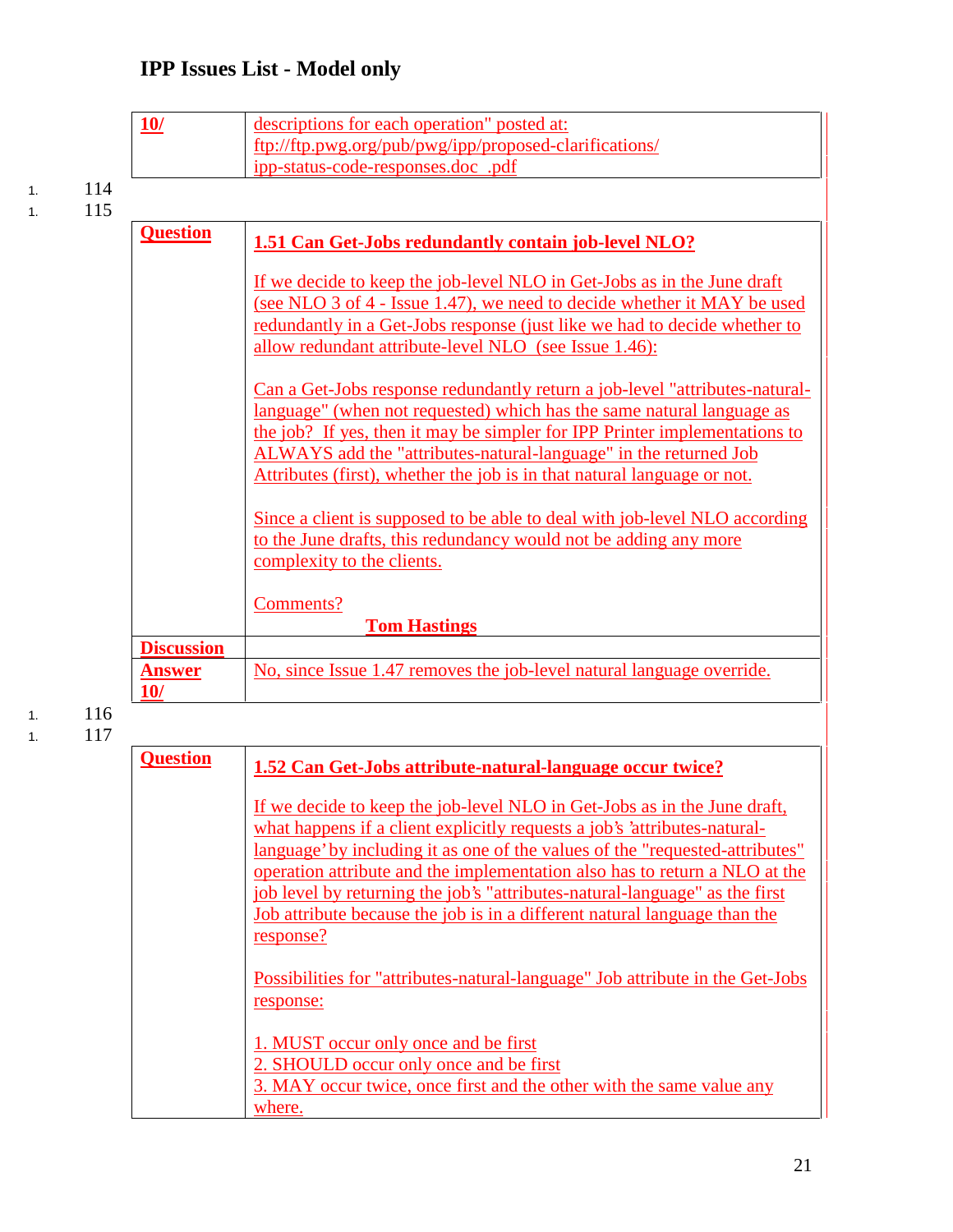|                   | <b>Tom Hastings</b>                                                                                                                              |  |
|-------------------|--------------------------------------------------------------------------------------------------------------------------------------------------|--|
| <b>Discussion</b> |                                                                                                                                                  |  |
| <b>Answer</b>     | No change to [IPP-MOD] since Issue 1.47 removed the job-level NLO                                                                                |  |
| 10/               | from Get-Jobs Response.                                                                                                                          |  |
| <b>Question</b>   | 1.53 Should we make document-format-supported REQUIRED for<br>directories?                                                                       |  |
|                   |                                                                                                                                                  |  |
|                   | Section 17 lists the REQUIRED and OPTIONAL attributes for directories<br>entries. We have made REQUIRED, and attribute that is also required for |  |
|                   | an IPP Printer and we have made OPTIONAL any that are OPTIONAL                                                                                   |  |
|                   | for an IPP Printer. The single exception is that "document-format-                                                                               |  |
|                   | supported" is still OPTIONAL. Agreed resolution to issue 1.4 did clarify                                                                         |  |
|                   | that "document-format-supported" is REQUIRED for IPP Printers.                                                                                   |  |
|                   | <b>Tom Hastings</b>                                                                                                                              |  |
| <b>Discussion</b> | This is important for the SLP Printer template discussion and review, so                                                                         |  |
|                   | that it is mandatory for directory entries. Also which document formats                                                                          |  |
|                   | that a printer supports is pretty important to a user in order to select a                                                                       |  |
|                   | printer.                                                                                                                                         |  |
| <b>Answer</b>     | Change the line in the table in Section 17, Generic Directory Schema that                                                                        |  |
| 11/04/1998        | contains "document-format-supported" from OPTIONAL to REQUIRED.                                                                                  |  |
|                   |                                                                                                                                                  |  |
| <b>Question</b>   | 1.54 Can't put one staple through multiple documents that start on                                                                               |  |
|                   | new sheets                                                                                                                                       |  |
|                   | The three values for "multiple-document-handling" control whether the                                                                            |  |
|                   | documents are treated as one or separate. When separate, each document                                                                           |  |
|                   | is forced onto a new sheet. But when the documents are treated as one,                                                                           |  |
|                   | each document is not forced onto a new sheet. This causes a problem if                                                                           |  |
|                   | you are stapling multiple two-sided documents with a single staple                                                                               |  |
|                   | through the entire job. We need another value for single-document that                                                                           |  |
|                   | does force the component documents onto new sheets.                                                                                              |  |
|                   | <b>Tom Hastings</b>                                                                                                                              |  |
| <b>Discussion</b> | The current spec for 'single-document' is:                                                                                                       |  |
|                   |                                                                                                                                                  |  |
|                   | <u>'single-document': If a Job object has multiple documents, say, the</u>                                                                       |  |
|                   | document data is called a and b, then the result of                                                                                              |  |
|                   | processing all the document data (a and then b) MUST be                                                                                          |  |
|                   | treated as a single sequence of media sheets for finishing                                                                                       |  |
|                   | operations; that is, finishing would be performed on the                                                                                         |  |
|                   | concatenation of the sequences $a(*),b(*)$ . The Printer                                                                                         |  |

object MUST NOT force the data in each document instance to be formatted onto a new print-stream page, nor to start a new impression on a new media sheet. If more

1. 118

#### 1. 119

1. 120

1. 121

22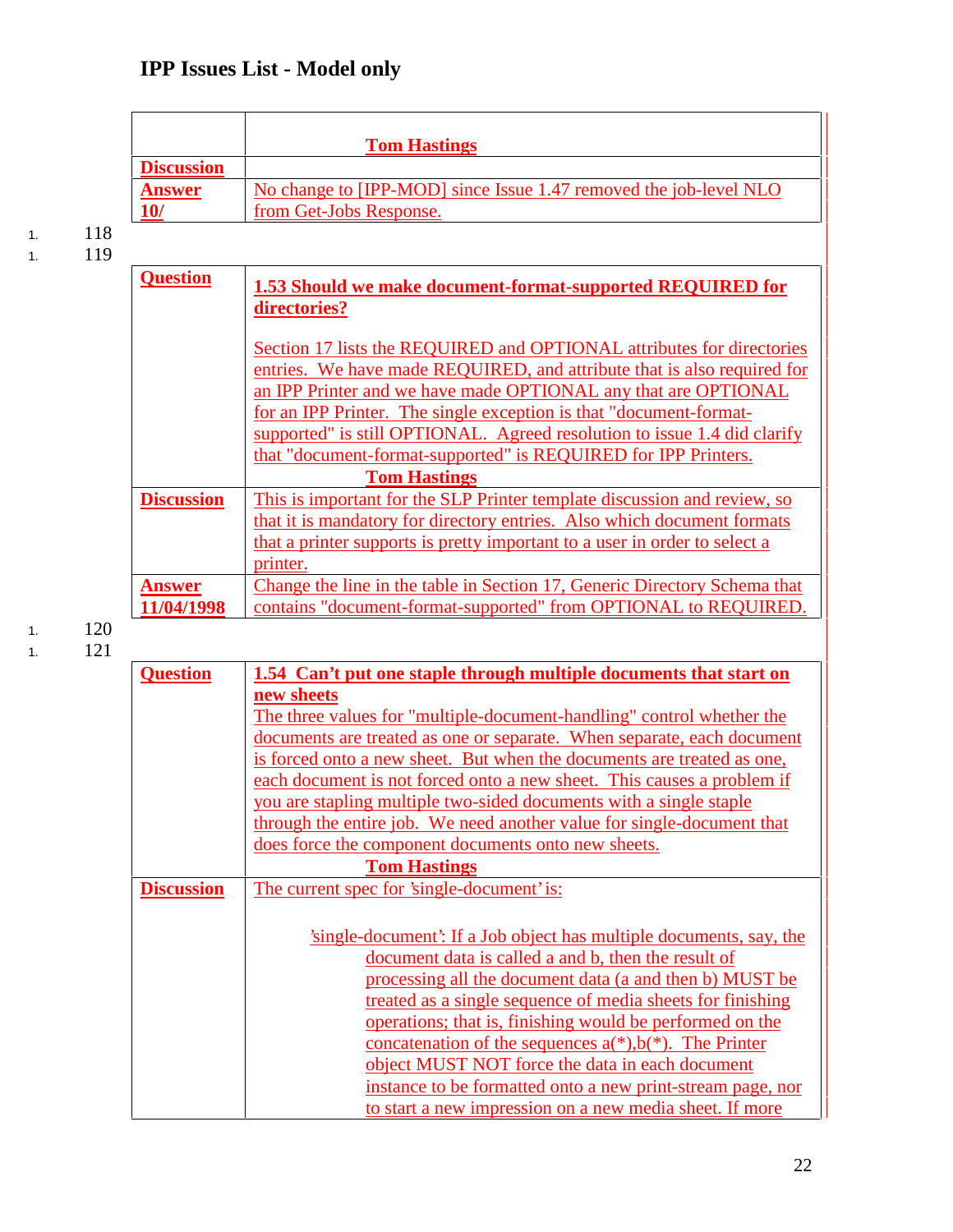|               | than one copy is made, the ordering of the sets of media                       |
|---------------|--------------------------------------------------------------------------------|
|               | sheets resulting from processing the document data MUST                        |
|               | be $a(*)$ , $b(*)$ , $a(*)$ , $b(*)$ , , and the Printer object MUST           |
|               | force each copy $(a(*)$ , $b(*)$ ) to start on a new media sheet.              |
|               |                                                                                |
|               | Add a new value, called, say 'single-document-forced-new-sheet' to go          |
|               | with the current three values: 'single-document', 'separate-documents-         |
|               | uncollated-copies', and 'separate-documents-collated-copies'                   |
| <b>Answer</b> | Add the following new keyword value to section 4.2.4 multiple-                 |
| 11/8/1998     | document-handling:                                                             |
|               |                                                                                |
|               |                                                                                |
|               | 'single-document-forced-new-sheet': Same as 'single-document',                 |
|               | except that the Printer object MUST force the document                         |
|               | data in each document instance to place the first impression                   |
|               | on a new media sheet. This allows multiple documents to                        |
|               | be stapled together with a single staple where each                            |
|               | document starts on a new sheet.                                                |
|               |                                                                                |
|               |                                                                                |
|               | Also add a reference to this new value to the paragraph in section 4.2.4       |
|               | which would read:                                                              |
|               |                                                                                |
|               | The 'single-document' value is the same as 'separate-documents-collated-       |
|               | copies' with respect to ordering of print-stream pages, but not media sheet    |
|               | generation, since 'single-document' will put the first page of the next        |
|               | document on the back side of a sheet if an odd number of pages have been       |
|               | produced so far for the job, while 'separate-documents-collated-copies'        |
|               | always forces the next document or document copy on to a new sheet. In         |
|               | addition, if the "finishings" attribute specifies 'staple', then with 'single- |
|               | document', documents a and b are stapled together as a single document         |
|               | with no regard to new sheets, with 'single-document', documents a and b        |
|               | are stapled together as a single document, but document b starts on a new      |
|               | sheet, but with 'separate-documents-uncollated-copies' and 'separate-          |
|               | documents-collated-copies', documents a and b are stapled separately.          |
|               |                                                                                |
|               | Also add a reference to this new value in the paragraph in Section 16.3, so    |
|               | that it would now read:                                                        |
|               | 3. The input to this step is a sequence of print-stream pages. This            |
|               | step is controlled by the "number-up" attribute. If the value of               |
|               | "number-up" is N, then during the processing of the print-stream               |
|               | pages, each N print-stream pages are positioned, as specified in               |
|               | section 4.2.9, to create a single impression. If a given document              |
|               | does not have N more print-stream pages, then the completion of                |
|               | the impression is controlled by the "multiple-document-handling"               |
|               | attribute as described in section 4.2.4; when the value of this                |
|               | attribute is 'single-document' or 'single-document-new-sheet', the             |
|               |                                                                                |